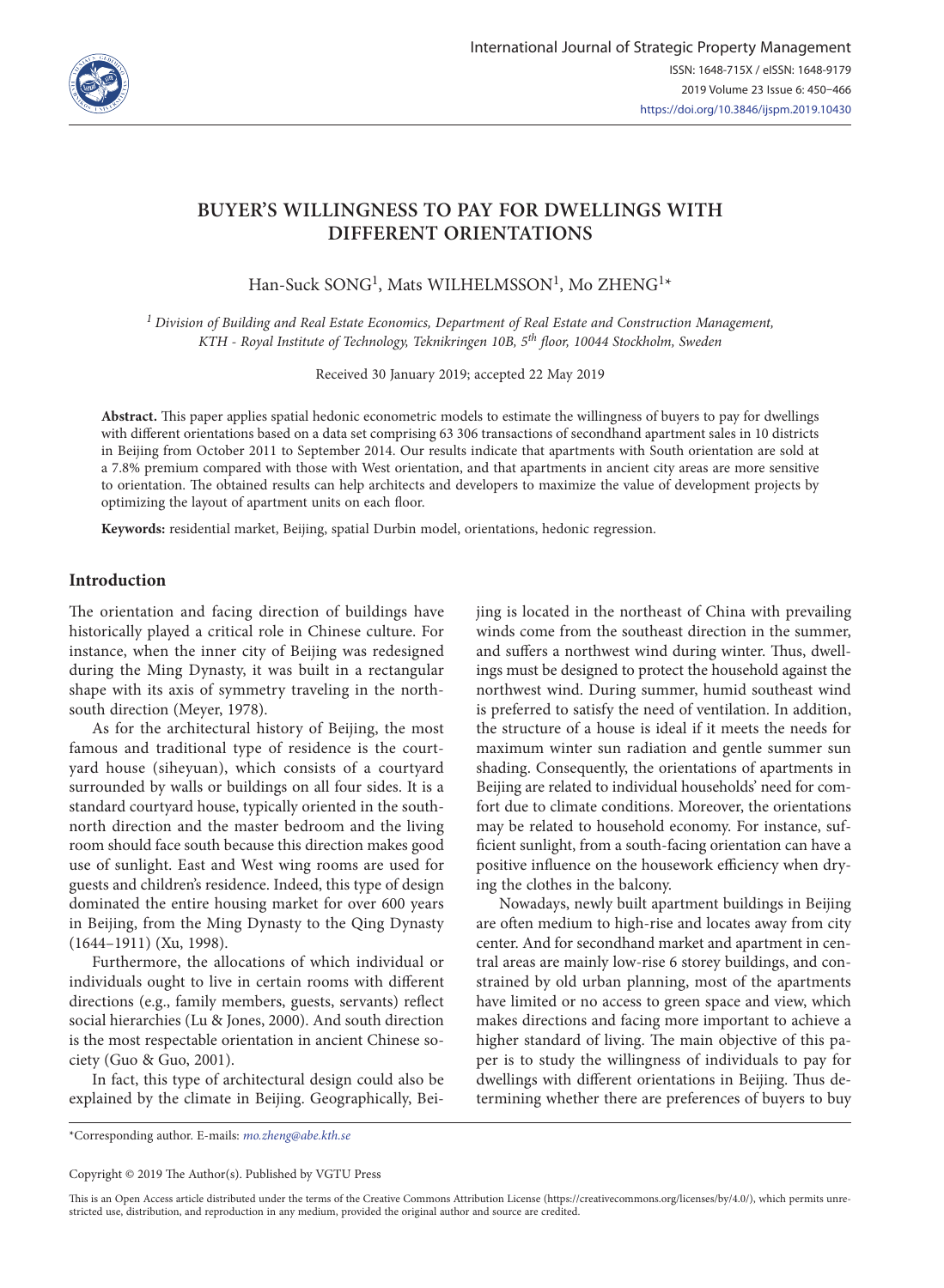apartments with certain orientations is an interesting area of research in light of the fact that Beijing (as well as other metropolitan areas in China) has undergone several decades of rapid modernization and urbanization.

Based on about 63 306 transactions of secondhand apartments in 10 districts in Beijing from October 2011 to September 2014, we estimate the determinants of transaction prices focusing on apartment orientations. Using both traditional hedonic ordinary least squares (OLS) models and spatial econometric models, we find that apartments with south orientation are sold at a 7.8% premium compared with west-oriented apartments. Furthermore, apartments located in ancient city areas are more sensitive to orientation than other areas. This study can help architects and developers to maximize the value of development projects by optimizing the layout of apartment units on each floor.

The remaining sections of this paper are organized as follows: In the subsequent section, the fundamental, historical, and theoretical frameworks of hedonic regression in both Northern Hemisphere and Southern Hemisphere markets are illustrated. Next, the construction of the OLS and econometric models applied in this paper, with a particular focus on the Spatial Durbin Model (SDM), is presented, and followed by a description of the data. The statistical regression and test results are then presented. In the final two sections, the results are discussed and conclusions are drawn.

### **1. Literature review**

Hedonic price modelling (HPM) is a very popular method to study and learn about how prices for certain goods are determined by the aggregated value of a set of attributes or characteristics (Griliches, 1958; Rosen, 1974). Although Griliches (1961) considers Court (1939) research on hedonic price indexes with automotive examples as the first application of HPM, Colwell and Dilmore (1999) believe that both Haas (1922) and Wallace (1926) analysis of farm land appraisals, constitute two of the earliest and high impact hedonic studies. Haas (1922) estimated hedonic regression models for farmland in Minnesota (US) with distance to city center, and the city size, as two important explanatory variables. Wallace (1926) and Waugh (1929) applied similar HPM to study the relationship between price of farmland and price of vegetables.

Lancaster (1966) and Rosen (1974) seminal works were first to develop the microeconomic theoretical foundations of HPM. Lancaster (1966) developed models for consumption theory that stated that it is the demand for products are based on their characteristics, not the good themselves. Rosen (1974) developed an equilibrium model for product differentiation based on the hedonic hypothesis that goods are valued for their characteristics or utilitybearing attributes.

Multiple regression analysis is the main statistical method in empirical HPM, and already early econometric papers on determinants of house prices divided various value-contributing characteristics into different main categories. This is made possible thanks to access to the many free-market transactions of homes where the transaction prices reflect the market values determined through a bundle of characteristics. Ridker and Henning (1967), and Oates (1969) are examples of early research that applied HPM to real estate research. Kain and Quigley (1970) empirically estimated the value of housing quality and found that housing value reflects a complex mixture of quantitative characteristics of a dwelling itself (e.g. number of rooms, number or bathroom, and lot size), with a bundle of qualitative characteristics of both dwelling units, structure, parcel and other neighborhood characteristics.

It is thus common practice in housing market hedonic regression modelling to divide price determining housing attributes into a number of main attribute classes such as: dwelling and building structure attributes (e.g. number of rooms, unit size, lot size, access to swimming pool and air condition, balcony, and elevator), neighborhood community attributes (e.g. closeness to high-quality schools, various socio-economic conditions such as level of crime, noise from e.g. aircraft and other transportation infrastructure, proximity to transportation services, and nature), locational attributes (e.g. proximity to CBD and downtown areas, shopping malls, and transportation services). Due to the popularity of housing hedonic regression models, there exist several literature sources with broad reviews of hedonic studies of housing markets (for recent reviews, see e.g. Ottensmann, Payton, & Man, 2008; Xiao, 2017; Metzner & Kindt, 2018).

A large number of researchers focus on the Asian property markets and the determinants of apartment prices. Commonly included variables are for example school quality (Black, 1999), environmental quality (Harrison & Rubinfeld, 1978; Nelson, 2008), safety (Clark & Cosgrove, 1990), and accessibility (Andersson, Shyr, & Fu, 2010).

It is commonly believed that property seekers are willing to pay more for scenic views, and a number of research papers address this topic. Benson, Hansen, Schwartz, and Smersh in 1998 took "view" into their hedonic model. In theirs paper, they divided "view" into "oceanfront, ocean view, partial ocean view and no view" and stated that the property locates at oceanfront has 147% more value than properties with no view, followed by ocean view by 32%, and partial ocean view by 10%. Similarly, Chin, Chau, and Ng (2004) find that cemetery views have a negative impact on property prices, whereas properties with sea views are sold at a premium in Malaysia. Other studies find that the presence of sanitary landfills decreases housing prices and is associated with the potential for bringing bad luck to nearby residents (Hite, Chern, Hitzhusen, & Randall, 2001). Wen, Bu, and Qin (2014) studies the spatial effect of lake landscape on properties prices, and the research area is the West Lake, Hangzhou, China. No spatial models or Moran's I are tested, instead, they apply a standard hedonic regression with 6 different directions and distance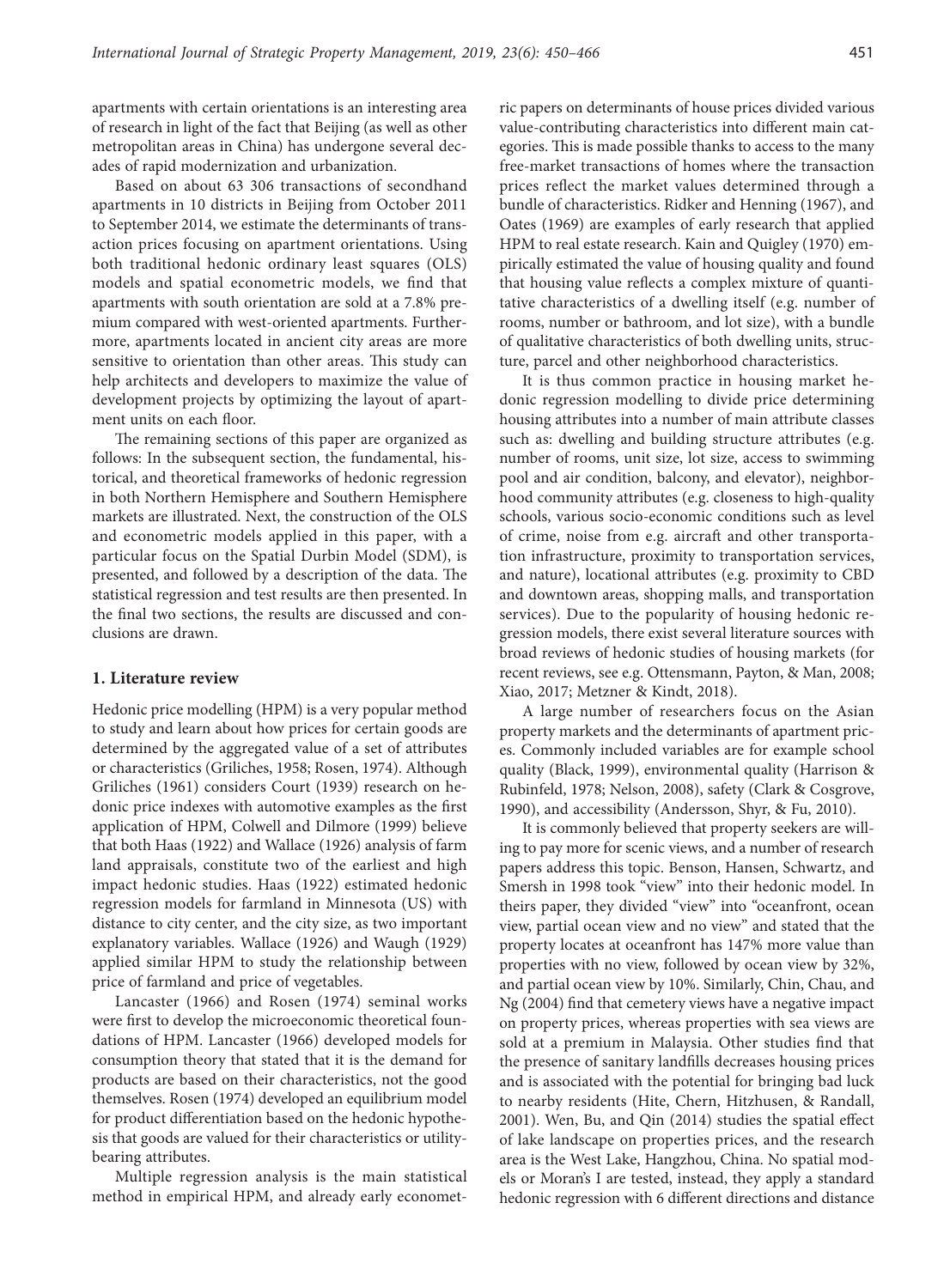integrated dummy variables to control for spatial heteroscedasticity problem. Their research concludes that the apartments that have direct access or view over the West Lake are most expensive, and the absolute value of the distance elasticity coefficient decreases.

A study of housing preferences in Beijing uses questionnaire with four explanatory attribute, one of them is orientation which are defined as "south", "north", "east" and "west". The result shows that orientation will affect the buyers' choices. The reason behind is that south direction properties have better sunlight penetration and ventilation. Another explanation is that south direction is mostly preferred according to Feng Shui theories (Wang & Li, 2004). Later on, Wang and Li operated the same experiments in Guangzhou, located in south China in 2006, and came out a similar result. The result is in line with the previous one for Beijing, south oriented dwellings are most favored and west ones ranked least with a unit price discount about 2789RMB/m2. What's more, they also realize that high-income group shows more concern for westfacing units (Wang & Li, 2006).

The interviews conducted in Juer hutong which is located in inner Beijing city about the satisfaction of their dwellings illustrated that, residents are satisfied about the south-facing balconies which provide the room with abundant sunshine, and prevent cold west wind during winter. Apartments that are with east and west directions are not as preferable, as hot air during summer and cold air during winter comes from the west-facing windows (Zhang, 2016). Bouillot (2008) studied the impact of climate in architectural designs of vernacular housing in different provinces in China and stated that, houses with orientations that are suitable for the local climate and seasonal bioclimatic conditions are preferred.

Gao and Asami applied hedonic regression in 2011 to analyze the detriment variable of the apartment prices in Beijing and concluded that direction is one of the key variable, the unit price of a south-north oriented apartment is about 800  $RMB/m<sup>2</sup>$  higher than those with east and west direction (Gao & Asami, 2011). But in thesis study, there are only 300 observations which are transacted in 12 weeks in May 2006. The drawback of this study is that sample size is too small and constrained. Lu (2018) used 2996 observations to analyze the value of a south orientation on apartment prices in Shanghai, and found a 14% premium for apartments that are south-oriented. Fadaei, Iulo, and Yoshida (2015) studied the impact of orientation and elongation for 8 164 single family detached houses on housing prices in central Pennsylvania, they concluded that the choice of orientation has a significant impact on housing prices and energy consumption; North-south orientation with the long side facing south and north are desired and has a positive impact on property prices.

Many empirical researches have studied the importance of socio-cultural related attributes in purchase making decisions. For instance, the Feng Shui system in Asian societies as stated in Sidi's study in 2010 (Sidi, 2010). Feng shui, which literally translates as "wind" and "water" in English is commonly known as ancient Chinese geomancy. The main concept is to arrange your life to be associated with Qi, which is considered as the fundamental elements for energy that affects health, peace, fortune, etc. (Xu, 1998). Many households in Asian countries would prefer houses with good Qi arrangement. Generally, the residential building should be placed for the right direction and longer side of the buildings should face south in Northern Hemisphere (Thongkamsamut & Buranakarn, 2007). Similar suggestions could also be found in Xu (1997), Kim (2006) and Tan (2012).

Traditionally, the Chinese traditional architecture theory is a combination of Fengshui, psychology and environmental sustainability (Liu, 1996). Houses that are built following a South-north axis are most common and preferred; the preference is inseparable from China's geographical location. South orientated rooms are servicing as the living room and bedrooms, while north orientated rooms are used for storage (Liu, 1996; Zhang, 2006; Xu, 2009; Li, 2016). Furthermore, south-north apartments can enjoy sufficient but not glaring sunshine, have good ventilation, and save energy (Guo & Wang, 2008). Considering the actual climate situation and being influenced by traditional concepts, in the northern part of China, most of the apartments are South-North oriented (Meng, 1985).

Due to many constraints, such as economical, plot sizes, zoning and other types of regulations, apartments are built with other orientations as well. Relative to the Southnorth apartments, the most mentioned is the East-west ones. Comparing with south-north apartments, there are several significant disadvantages for apartments that are east-west oriented: excessive sunlight (Jin, 1981), bad ventilation (Zeng & Ping, 2007), excessive energy consumption especially for heating, and bad insulation (Zhang, 1990; Guo & Wang, 2008).

Furthermore, several researchers also discuss the shortcomings of apartments with other orientations, such as pure west and pure north oriented apartment. The discussion of avoiding west-oriented bedrooms and westoriented apartments could be traced back to the 1960s by Liu (1964). Liu mentioned that, west-oriented apartment should be avoided when planning roads and complexes in the residential areas of China; even if it subjected to structural constrains, the peripheral material should be specialized. Moreover, try to plant green belts and taller trees in front of the west side of the building to avoid direct sunlight. Liu, Ren, and Lian (2018) analyzed the indoor thermal environment of residential building in Dalian, they concluded that, West-oriented apartments have the highest indoor temperature in the summer and lowest temperature in the winter, ranging from 13.8~25.5 ℃ while North-oriented apartments have a difference from 19.2~23.7 (result from 24 hours indoor temperature monitor) in the winter.

According to Li and Jiang (2006)'s research on household utility consumptions, air conditioner cost composites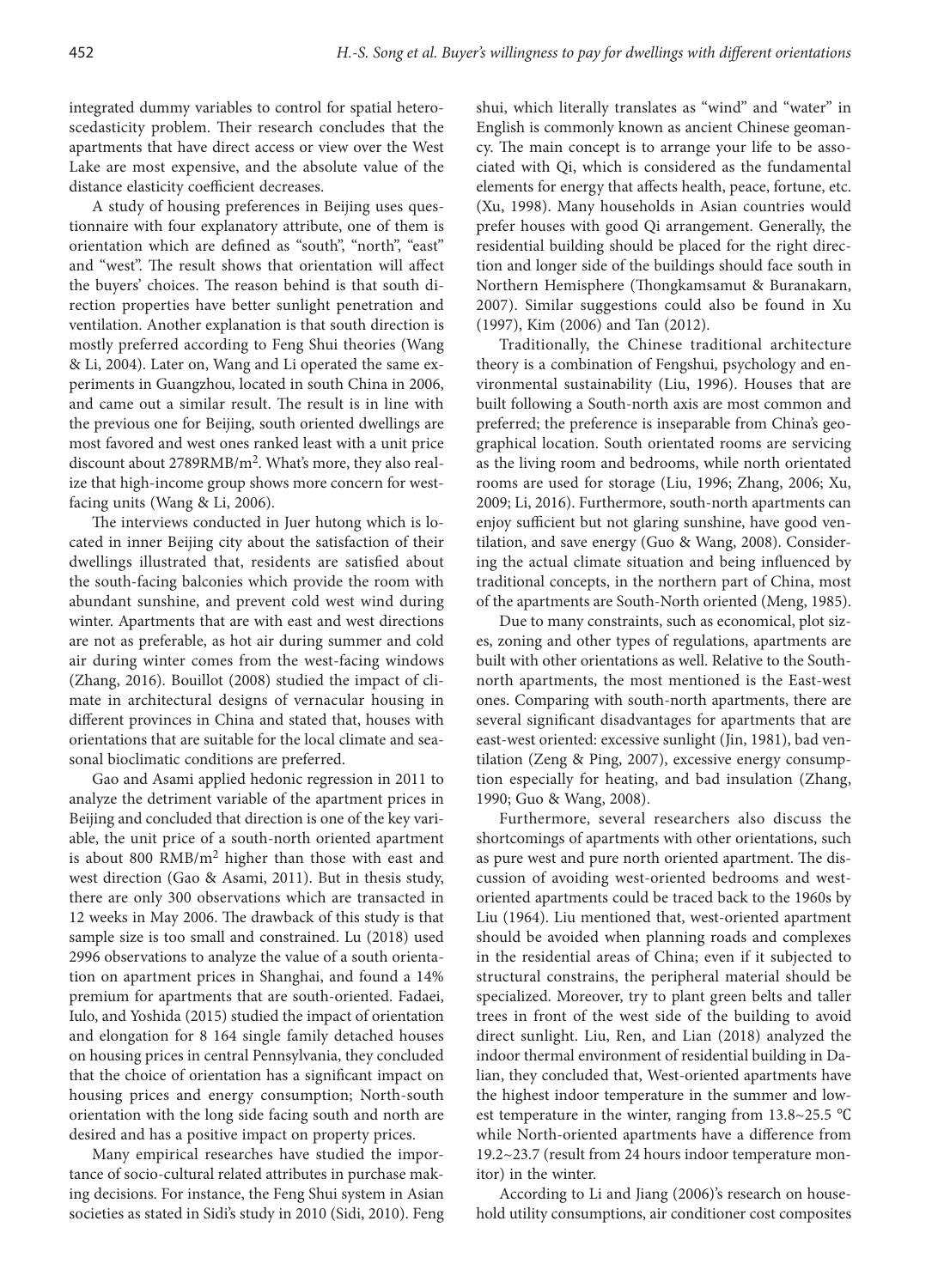two third of the household utility bills during summer. Most of the households have equipped two air conditioners; however, north-oriented rooms are generally not equipped. Therefore, this means, electricity cost various substantially for households that live in different orientations. Comparing with household that live in northoriented apartment, people who live in the west-oriented apartment has to pay a much higher electricity bill during summer. Yet another influencing factor are the ultraviolet rays from strong sunlight, which result in fading and accelerated aging of furniture and articles in the west-oriented rooms (Wei, 2007).

In order to increase the attractiveness of apartments with less attractive orientations, researchers discuss solutions mainly with construction and material selection phases, such as increasing productivity and quality of construction team, select a better insulation material (see Jin, 1981; Zhang, 1990; Liu, 1996; Guo & Wang, 2008; Weng, 2008). Sui, Wang, and He (2014) proposed that bay window design and window size should be considered in the west-oriented rooms to reduce the influence of dazzle and overheating caused by direct afternoon west sun.

The studies of directions are not only conducted in Northern Hemisphere. Mak and Ng (2005) did an empirical survey with architects in both Hong Kong and Sydney, and the results shows that in Sydney, given the differences in northern and southern hemispheres, the selection of layout of buildings concurs with the ideal Feng Shui principles, where north directions designs are more preferred. Many of the papers that focus on Southern Hemisphere analyze the impact of orientation on energy saving and sunlight. Ren, Foliente, Chan, Chen, and Syme (2011) did the research on the carbon emissions in the residential houses and presented a new tool to design houses with low and zero emission houses in Australia. They mentioned that the houses are usually orientated to be northfacing in order to gain solar heat during winter. Andersen, Cook, and Marceau (2004) studied the solar energy system in Sydney Olympic village and proposed that exposing north-facing windows for winter sun is a possible method for developers to increase energy efficiency.

## **2. Methodology**

Both OLS models and spatial econometric models are estimated to obtain the impact of attributes on price per square meter (PSM). For a review of hedonic models, see Follain and Jimenez (1985), Sheppard (1999), and Malpezzi (2003).

We apply Malpezzi's (2003) framework to divide hedonic attributes into three main categories:

- Structural attributes (e.g., size, number of rooms, type of rooms, age).
- Locational attributes (e.g., distance to central business district [CBD], distance to nearest bus stop).
- Neighborhood attributes (e.g., proximity to public schools, crime rate, level of noise, population density).

Because our main focus is estimating the value of different orientations, we add a fourth main category: orientation attributes. These attributes are dummy variables that describe the orientation of rooms in an apartment, as outlined in the following paragraphs.

Geographic information system (GIS) techniques are used to compute spatial attributes, such as distance to different types of amenities, and to obtain latitude and longitude data. Ignoring the spatial relationship could result in biased and inefficient OLS parameter estimations and errors in the statistical diagnostic interpretations (Anselin, 1988).

There exist a number of spatial autoregressive models that are of interest to housing and urban studies. These include spatial autoregressive lag (SARlag) models (the spatial dependence is present in the dependent variable); spatial autoregressive error (SARerr) models (the autocorrelation appears in the error term); and the SDM (with dependence in the error terms in cross-sectional data and includes spatial lags in both the independent variable and the explanatory variables) (see, e.g., Osland, 2010; LeSage, 2015).

The structural equation of the SDM can be written as follows:

$$
y = \alpha \mathbf{1}_N + \rho W y + X \beta + W X \gamma + \varepsilon, \qquad (1)
$$

$$
\varepsilon \to i.i.d\left(0,\sigma^2I_N\right).
$$

where: *y* represents a vector of the  $N \times 1$  dependent variable and *X* is a matrix of the independent variables. Here we apply Malpezzi's attributes matrix plus orientation attributes, so *X* is equal to structural, locational, neighborhood, and orientation attributes, and  $β$  is the coefficient that indicates the implicit price of the explanatory variable; *W* is an  $N \times N$  spatial weights matrix;  $\gamma$  is a parameter of lag on *WX*, and ρ is the coefficient of a spatially lagged dependent variable. This model was developed to overcome the dependencies problem in spatial regressions in both dependent variables and independent variables. The SDM could be simplified as a SARlag model if  $\gamma = 0$  holds and as a spatial error model if  $\gamma = -\rho \beta$ . The maximum likelihood estimation (MLE) will be used in all spatial models.

One of the greatest advantages of applying the SDM is the ability to separate the impact and significance of the direct and indirect (or spillover) effects. For observation *i* and  $r^{\text{th}}$  variable,  $\partial y_i / \partial x_i$  captures the combination impacts of both direct and indirect (which is feedback effect form neighborhood influences) for changes in  $x_{ir}$  on dependent variable  $y_i$ . The direct effect is often used to test the hypothesis of whether a particular variable has a significant impact on a dependent variable in its own economy rather than the estimated coefficient. Lesage and Pace proposed to label direct effects to express the impact of the changes of explanatory variables on its own dependent variable. As for the indirect effect, it is applied to test that the spatial spillover exists and measures the impact of changes of explanatory variable  $x_{ir}$  on dependent variable for all other units  $y_j$ , which is the spillover impact of *r*th variable on the neighboring regions (LeSage & Pace, 2010).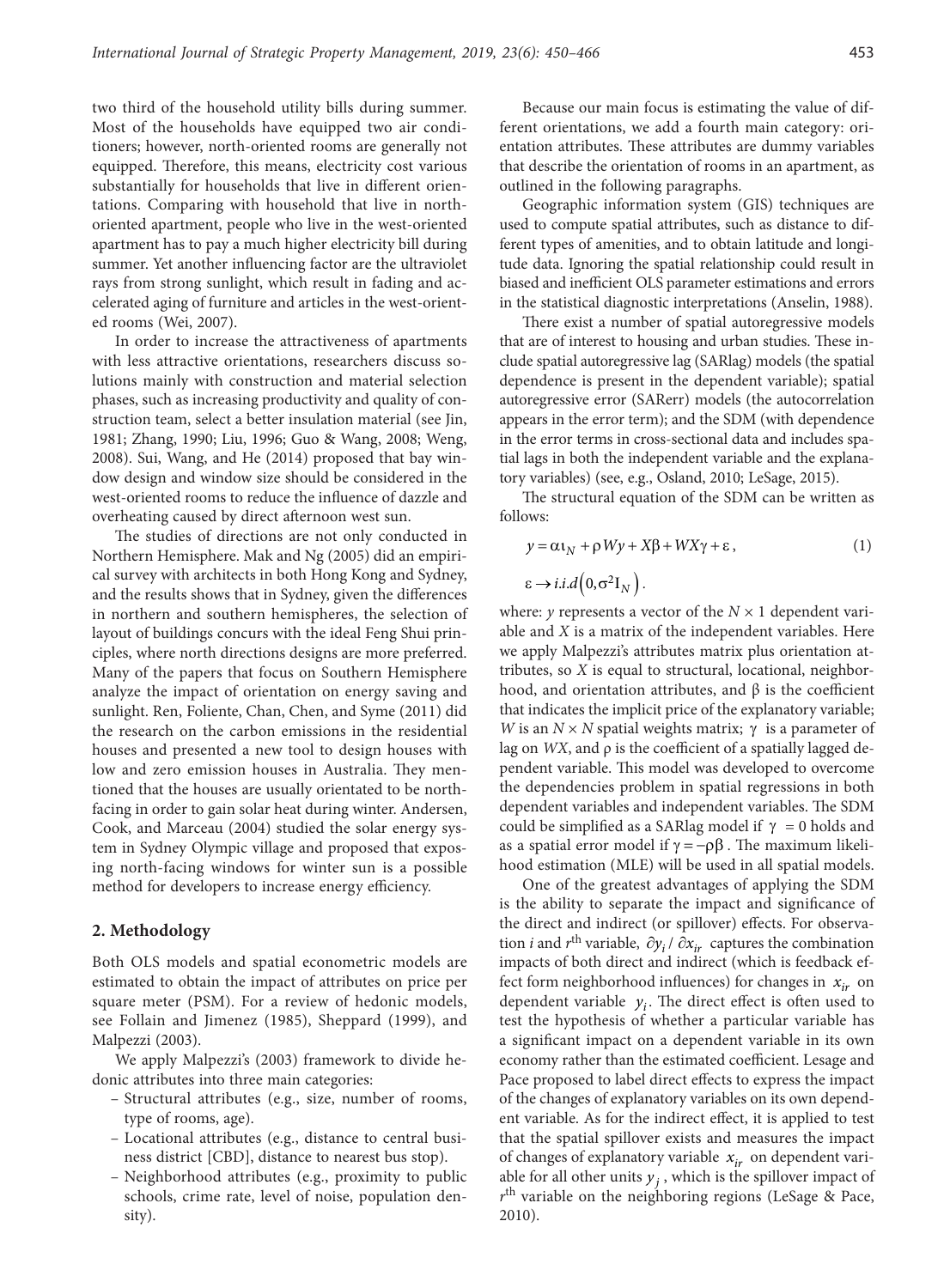## **3. The data**

In this paper, we use all arm's-length actual transaction records, which are considered to be more objective than advertised prices. The dataset used in this article was collected from an online real estate platform *Lianjia (also known as Homelink)* which opens to public. Beside brokerage, *Lianjia* is also a real estate database company and has its own industrial analysis research institution. According to the Beijing Municipal Commission of Housing and Urban-Rural Development's official records, *Beijing Lianjia Real Estate Agency* ranks top among agencies in terms of transaction volumes and occupies over 50% of the market share. The total price, PSM, number of bedrooms, size\_category, age, location within a school zone, classification as a tax benefit unit, transaction date, type of property, orientation, and level of decor are some of the important pieces of public information recorded by certified marketing agents.

Based on Tobler's (1970) first law of geography, which states that "everything is related to everything else, but near things are more related than distant things", we expect a certain degree of spatial autocorrelation in all models. To examine the relationship between apartment prices and spatial attributes, we apply GIS and global positioning systems (GPS) to add spatial factors. With support from ArcGis and Google Maps, we construct three types of variables:

- 1. The latitude and longitude of the individual property are recorded in the Word Geodetic System 1984 (WGS84).
- 2. The distance to location *i* (metro station, city center, park, river, pond, exits) is calculated to the nearest meter.
- 3. Dummy variables within distance *n* (meters such as 100 m, 500 m) to location *i* are created.

A large number of data are required to practice the hedonic approach. This paper uses a unique data set consisting of 63 306 transactions through *Lianjia* of secondhand apartment sales in 10 districts in Beijing from October 2011 to October 2014. In total, 72 variables are selected, which comprehensively comprises structural, neighborhood, and locational attributes, as well as orientation attributes. Table 1 presents some descriptive statistics for the variables.

The geographical area under investigation in this study covers 161 subzones (Jiedao街道) in 10 districts encircled by the Sixth Ring Road, a land area of over 2 300  $km<sup>2</sup>$ in Beijing. Because the districts of Fangshan, Mentougou, Minyun, Pinggu, Huairou, and Yanqing have no or limited records, we do not include these districts in this paper.

The Xicheng District is of special interest in this paper. The apartments have the highest mean prices (see Figure A2) of all the districts included in this study. Also, the residents working in Xicheng District have the highest salaries in Beijing according to eBeijing, the Official Website of the Beijing Government (2012). The Xicheng District has been serving as the political center for almost a thousand years. The Forbidden City, and most of the central government institutions, are located in this district. People who can trace their family heritage back for generations in this city are considered native Beijingese. Before the Communist takeover, most members of Chinese royalty and nobility had resided there for thousands of years (Di & Xiao, 1987; Gu & Ryan, 2008). Xicheng District is 32 km2 in area which is divided into 15 Jiedao-level sub-districts and, according to the 2 000 national census, has a population of over 700 000 people. Due to the special characteristics of the Xicheng District, we compare econometric results based on Xicheng District data with the econometric results based on the entire data set.

## **3.1. Data description**

The logarithm of price per square meter is chosen as the dependent variable. The size related variables are classified into four categories based on the square meter sizes of the apartments. We also control for the age of a building and if individual apartments are decorated in a luxury style according to real estate agent's descriptions.

A building is either categorized as a high-rise building with elevator, or a low-rise building without elevator. We have created following four interaction dummy variables: variable lriselposi (= 1 if the apartment is located at lower level of a low-rise building); variable lrisehposi (= 1 if the apartment is located at higher level of a low-rise building; variable hriselposi (= 1 if the apartment is located at lower level of a high-rise building); and variable hrisehposi (= 1 if the apartment is located at higher level of a highrise building). We let the variable lriselposi be the default variable. Apartments that are located at higher levels (positions) in high- and low-rise buildings also have a higher probability of having a better view. These four interaction variables are key in the below econometric estimations and we estimate separate econometric models with four different sub-samples created from these four interaction dummies.

The variable schoolzone shows the level of home seekers' willingness to pay to live close to a primary school. Location matters when living in a city as huge as Beijing. Distances to various public facilities are key variables in terms of locational attributes. We believe that tobus100, the dummy variable that indicates whether a property is within 100 meters walking distance to the nearest bus stop, will have a significant positive impact on the property PSM; another key variable is the metro related variable, which indicates that whether a property is within a 400 meters walking distance from a nearest train station and whether the nearest metro station is the metro junction. Unlike most research papers that take the distance to airport variable into consideration, we instead use the distance to nearest highway or expressway exit variable because in Beijing, airport proximity would benefit only commercial units or business people mainly in Yishun District, where the airport is located (traffic time to airport is more important in this situation). To include the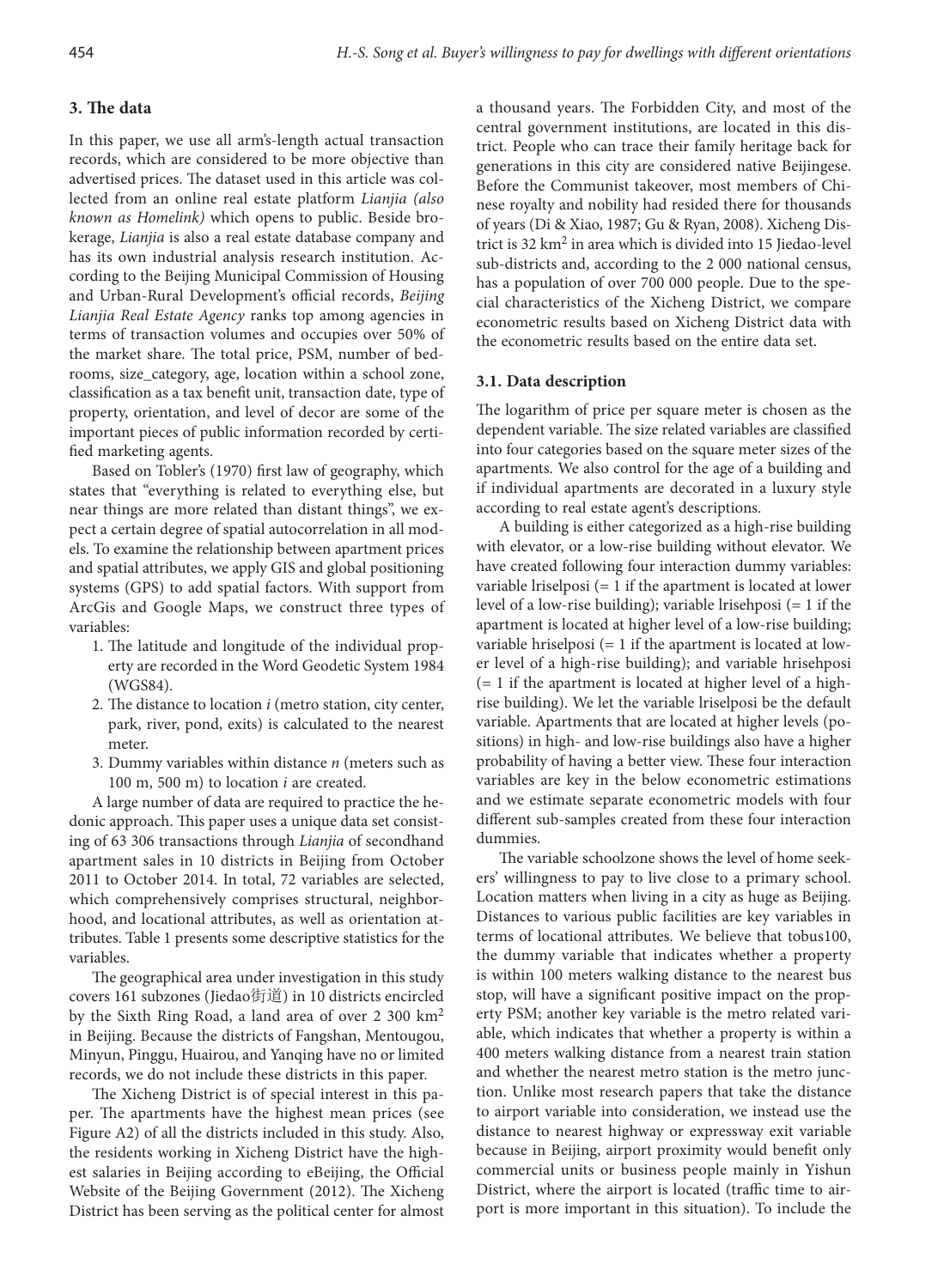| Variable                                       | Description                                                                                 | Mean    | Std. Dev. | Min              | Max          |
|------------------------------------------------|---------------------------------------------------------------------------------------------|---------|-----------|------------------|--------------|
| Dependent variable                             |                                                                                             |         |           |                  |              |
| Log(PSM)                                       | Logarithm of Price per square meter (CNY)                                                   | 10.240  | 0.4115    | 8.335            | 13.548       |
| Basic independent variables                    |                                                                                             |         |           |                  |              |
| age                                            | Age of building (years)                                                                     | 11.736  | 6.6368    | $\mathbf{1}$     | 62           |
| lux                                            | $= 1$ if apartment has luxury decoration                                                    | 0.5507  | 0.4974    | $\Omega$         | $\mathbf{1}$ |
| schoolzone                                     | = 1 if the property is located in a primary school zone                                     | 0.3949  | 0.4888    | $\overline{0}$   | $\mathbf{1}$ |
| taxfree                                        | $= 1$ if the property has tax benefits                                                      | 0.5235  | 0.4995    | $\boldsymbol{0}$ | $\mathbf{1}$ |
| size_category                                  | Size of the apartment in squared meters                                                     |         |           |                  |              |
| size_cat1                                      | Default: if size < 50                                                                       | 0.1313  | 0.3378    | $\Omega$         | $\mathbf{1}$ |
| size_cat2                                      | $= 1$ if 50 $\le$ size $< 90$                                                               | 0.5666  | 0.4956    | $\Omega$         | $\mathbf{1}$ |
| size_cat3                                      | $= 1$ if 90 $\le$ size $< 144$                                                              | 0.2129  | 0.4094    | $\overline{0}$   | $\mathbf{1}$ |
| size_cat4                                      | $= 1$ if $144 \leq$ size                                                                    | 0.0892  | 0.2850    | $\overline{0}$   | $\mathbf{1}$ |
| Floor and position                             | High-rise building. if total floor > 6. with elevator                                       |         |           |                  |              |
| lriselposi                                     | Default: if apartment is located in the bottom position of a<br>low-rise building           | 0.3425  | 0.4745    | $\mathbf{0}$     | $\mathbf{1}$ |
| lrisehposi                                     | $= 1$ if apartment is located in the top position of a low-rise<br>building                 | 0.2391  | 0.4265    | $\mathbf{0}$     | $\mathbf{1}$ |
| hriselposi                                     | $= 1$ if apartment is located in the bottom position of a high-<br>rise building            | 0.2761  | 0.4471    | $\mathbf{0}$     | $\mathbf{1}$ |
| hrisehposi                                     | = 1 if apartment is located in the bottom position of a high-<br>rise building              | 0.1423  | 0.3494    | $\mathbf{0}$     | $\mathbf{1}$ |
| Metro variables                                |                                                                                             |         |           |                  |              |
| transit0_metro0                                | Default: if distance to metro > 400 m. and the nearest station<br>is not a transit station. | 0.7055  | 0.4558    | $\Omega$         | $\mathbf{1}$ |
| transit1_metro0                                | $= 1$ if distance to metro $> 400$ m. but the nearest station is a<br>transit station.      | 0.1781  | 0.3826    | $\Omega$         | $\mathbf{1}$ |
| transit0_metro1                                | $= 1$ if distance to metro < 400 m. but the nearest station is not<br>a transit station.    | 0.0822  | 0.2747    | $\mathbf{0}$     | $\mathbf{1}$ |
| transit1_metro1                                | $= 1$ if distance to metro $< 400$ m. and the nearest station is a<br>transit station.      | 0.0342  | 0.1817    | $\mathbf{0}$     | $\mathbf{1}$ |
| dtexits (m)                                    | Distance to expressway or highway exit (meter)                                              | 1 2 8 3 | 1 1 6 5   | 7                | 12 572       |
| toexits100                                     | Within 100 m to nearest expressway or highway exit                                          | 0.0137  | 0.1162    | $\boldsymbol{0}$ | 1            |
| tobus100                                       | Within 100 m to nearest bus stop                                                            | 0.2111  | 0.4081    | $\boldsymbol{0}$ | $\mathbf{1}$ |
| Time and Location fixed effect dummy variables |                                                                                             |         |           |                  |              |
| <b>Transaction Month</b>                       | Time dummies: from 2011-10 to 2014-09                                                       |         |           | $\overline{0}$   | $\mathbf{1}$ |
| 201110                                         | Default: if the transaction is in Oct 2011                                                  |         |           |                  |              |
| .                                              |                                                                                             |         |           |                  |              |
| 201409                                         |                                                                                             |         |           |                  |              |
| District dummy                                 |                                                                                             |         |           |                  |              |
| Chaoyang                                       | Default: if the apartment is located in Chaoyang                                            |         |           |                  |              |
| Haidian                                        | = 1. Haidian district                                                                       | 0.1376  | 0.3445    | $\overline{0}$   | $\mathbf{1}$ |
| Xicheng                                        | $= 1$ . Xicheng district                                                                    | 0.0831  | 0.2760    | $\overline{0}$   | $\mathbf{1}$ |
| Dongcheng                                      | $= 1.$ Dongcheng district                                                                   | 0.0384  | 0.1921    | $\overline{0}$   | $\mathbf{1}$ |
| Daxing                                         | $= 1.$ Daxing district                                                                      | 0.0920  | 0.2891    | $\overline{0}$   | $\mathbf{1}$ |
| Shunyi                                         | = 1. Shunyi district                                                                        | 0.0562  | 0.2303    | $\overline{0}$   | $\mathbf{1}$ |
| Fengtai                                        | = 1. Fengtai district                                                                       | 0.1158  | 0.3200    | $\overline{0}$   | $\mathbf{1}$ |
| Changping                                      | = 1. Changping district                                                                     | 0.0899  | 0.2861    | $\overline{0}$   | $\mathbf{1}$ |
| Tongzhou                                       | $= 1$ . Tongzhou district                                                                   | 0.0847  | 0.2785    | $\overline{0}$   | $\mathbf{1}$ |
| Shijingshan                                    | $= 1$ . Shijingshan district                                                                | 0.0514  | 0.2208    | $\overline{0}$   | $\mathbf{1}$ |

Table 1. Description of data on Beijing residential markets. The number of observations is 63 306 for the entire study area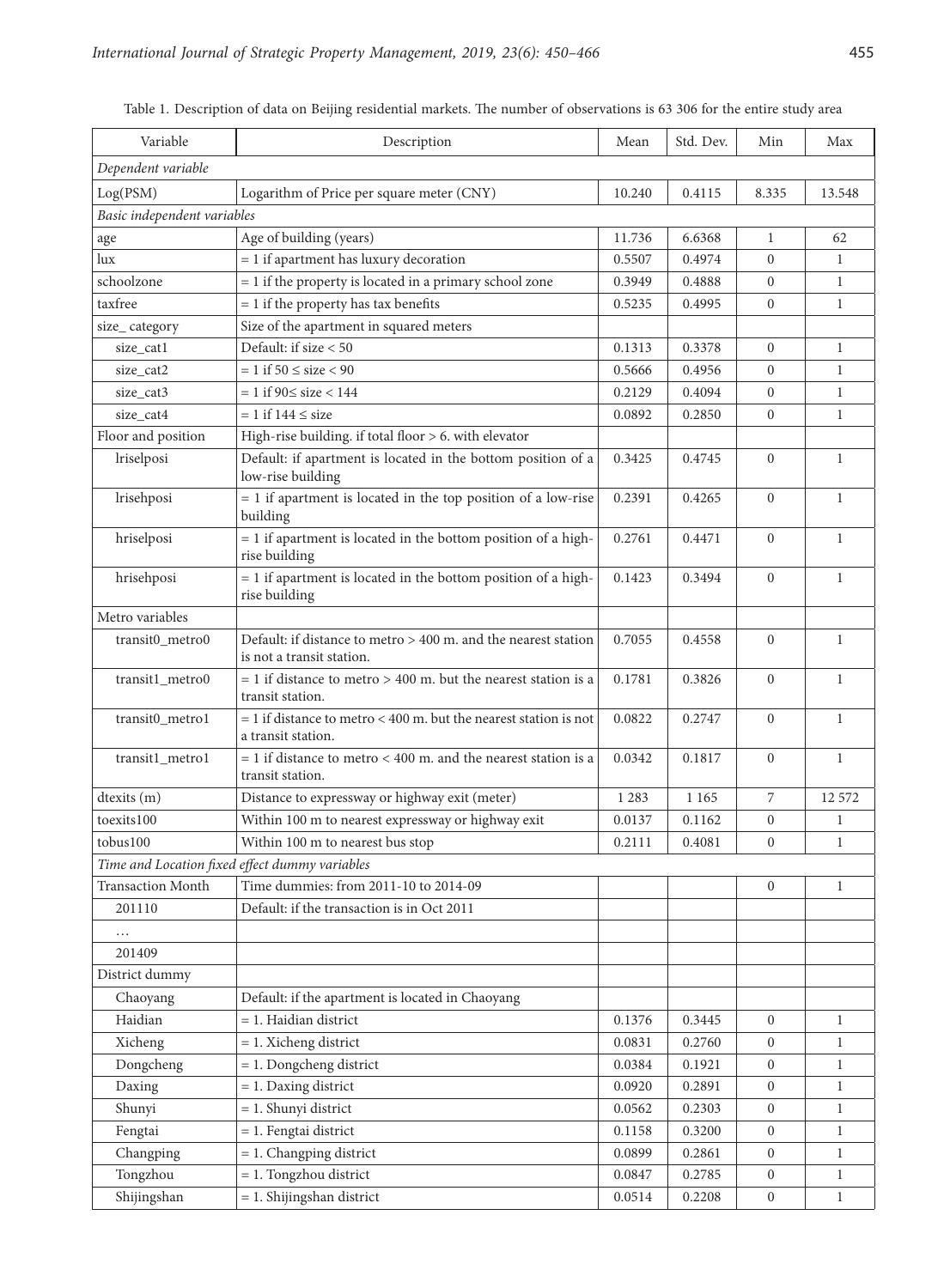effects of noise, pollution, and traffic jam problems, we apply the 100 m to exit (toexits100) dummy variable.

Chinese real estate market is largely influenced and regulated by the government. Starting from 2010 April 30, the Chinese government issued the home purchase restriction (HPR) policy. Followed by the mortgage restriction from 2012 January and 2011 November 11, Beijing Municipal issued a notice that promotes affordable housing in 2012 as priority (The central People's Government of the People's Republic of China, 2011). A new round of tightening real estate market regulation was issued in 2013 February to cool down the market, and in April, Beijing municipal brought up a further real estate control policy by promoting middle-low class owner occupied residential houses and setting restrictions on selling prices, the detailed measurement was finalized in late October 2013 and implemented from 2014 February (Beijing Municipal Commission of the Housing and Urban-Rural Development, 2013, 2014). And dummy variable transaction month is introduced here to control for time and reflects the impact of policies. Detailed descriptive statistics of transaction month see Appendix Figure A1. Dummy variable district is introduced here to control for location and market segregation.

## **3.2. Orientation attributes**

The orientation and allocation of the master bedroom and the living room in an apartment constitute the key variables in this paper and they are presented in Table 2.

The different orientation classification for each apartment is based on where on a multifamily building's layout plan the apartment is located. Furthermore, which direction rooms are facing also determine which orientation classification an apartment is given. The above classification of the variables is based on orientation information provided by *Lianjia* and which have been registered on their website by real estate agents. Figure 1 shows pictures of apartment floorplan layouts.

Our hypothesis is that South the most attractive orientation based on the literature review above. Therefore the South variable constitute the base (benchmark) variable in the econometric models below. The apartments categorized as Southeast, South-north, or Southplus are hypothesized to be less attractive than apartments categorized as South, but still more attractive that the apartments with north and west orientations.

Interestingly, Wang and Li (2006) find that high-income group shows are willing to pay less for apartments with West and North orientations. Therefore we also hypothesize that apartments in the Xisheng district that have West and North orientations have a higher discount than the average apartments sales for the entire data set.

It is interesting to compare the relative attractiveness of South-North axis apartments with East-West axis. As mentioned in the literature review, we are expecting to see that buyers are only willing to buy the East-West oriented apartment with a discount comparing with apartments that are located following the South-north axis.

| Variable         | Description                                                                                                                                                                               | Mean   | Frequency |
|------------------|-------------------------------------------------------------------------------------------------------------------------------------------------------------------------------------------|--------|-----------|
| South            | All rooms facing South, the apartment is located at the South of the floorplan under<br>most circumstances. (Benchmark variable)                                                          | 0.1703 | 11 273    |
| East             | All rooms facing East, the apartment is located at the East of the floorplan under most<br>circumstances.                                                                                 | 0.0336 | 2 2 3 5   |
| North            | 1) Located at the North of the floorplan and all rooms facing North<br>2) Located at the North of the floorplan and more rooms facing north than other<br>directions                      | 0.0270 | 1794      |
| West             | 1) Located at the west of the floorplan and all rooms facing West<br>2) Located at the West of the floorplan and more rooms facing west than other<br>directions                          | 0.0280 | 1848      |
| Southeast        | Located at the southeast of the floorplan                                                                                                                                                 | 0.0109 | 723       |
| Southwest        | Located at the southwest of the floorplan                                                                                                                                                 | 0.0405 | 2693      |
| Northeast        | Located at the northeast of the floorplan                                                                                                                                                 | 0.0197 | 1 3 0 3   |
| Northwest        | Located at the northwest of the floorplan                                                                                                                                                 | 0.0176 | 1 1 7 6   |
| South-North axis | Layout follows south-north axis and all rooms are located either south or north                                                                                                           | 0.5379 | 35 102    |
| East-West axis   | Layout follows east-west axis and all rooms are located either east or west                                                                                                               | 0.0621 | 4 1 4 2   |
| Southplus        | 1) Located at the south of the floorplan, more rooms facing south<br>2) Located at the south of the floorplan, multi-directions (common in multi-bedroom<br>apartment)                    | 0.0134 | 890       |
| Eastplus         | 1) Located at the east of the floorplan, more rooms facing east than other directions<br>2) Located at the East of the floorplan, multi-directions (common in multi-bedroom<br>apartment) | 0.0491 | 3 2 7 1   |
| Others           | Unclassified orientation                                                                                                                                                                  | 0.0032 | 211       |

Table 2. Classification of orientation variables

*Note:* Room here includes master bedroom, living room and guest bedroom (if there is any). See Figure 1 for classification examples.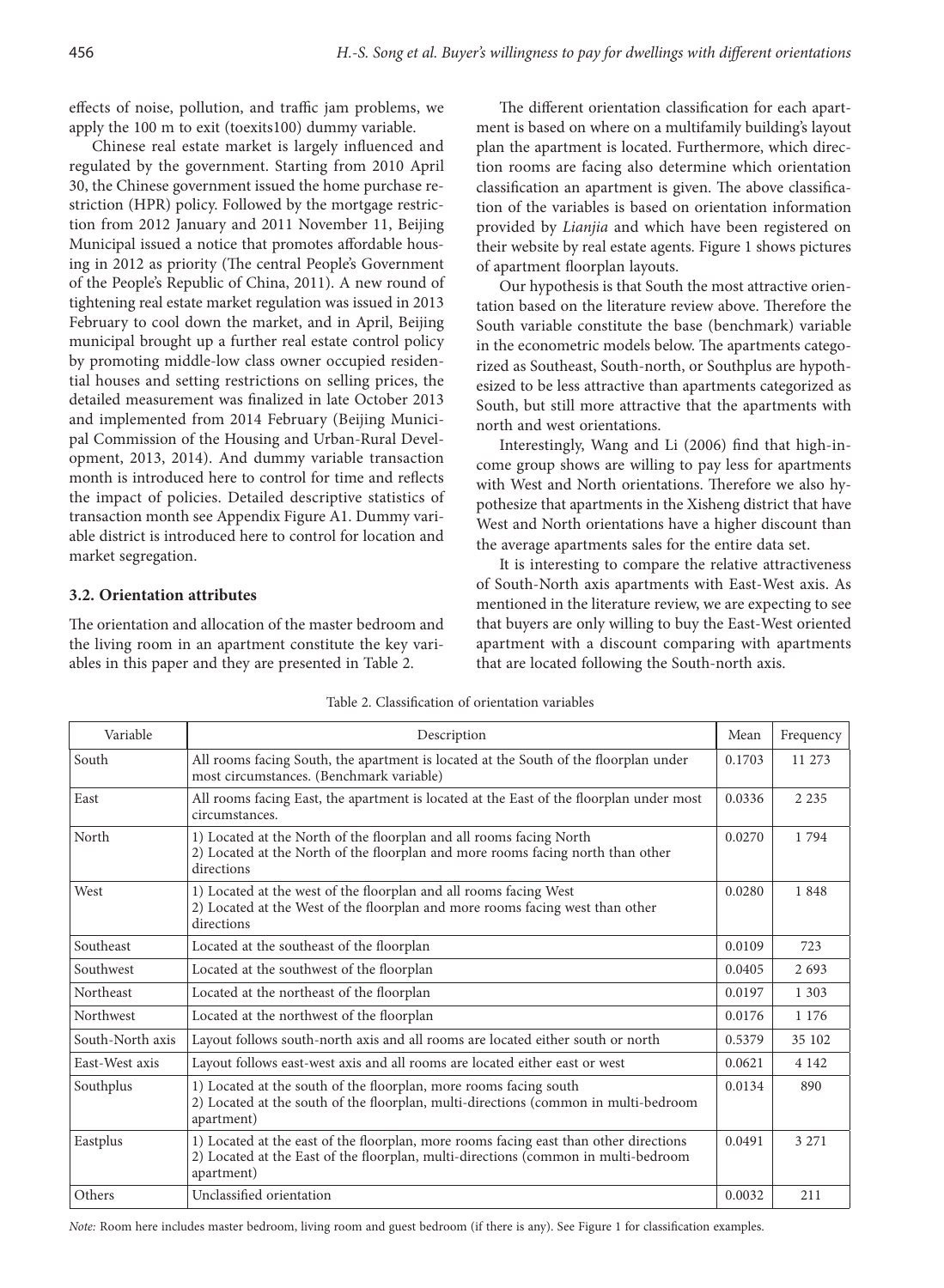



 $-1789 \rightarrow$ 

 $\xrightarrow{+}$  1973 –









f) South-North axis (both layouts)



a) South b) North type 2





d) Northeast e) Southeast

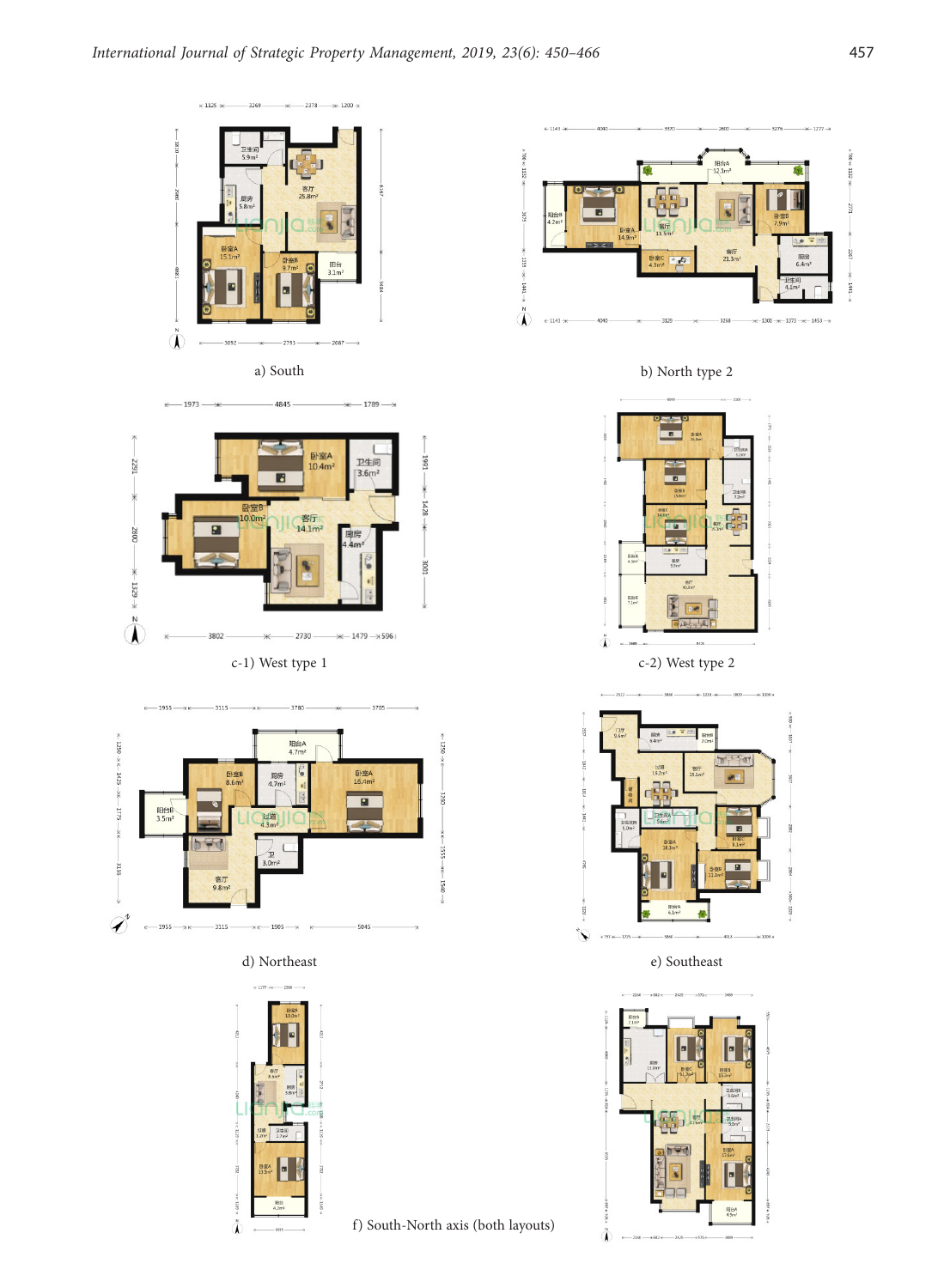

g) East-West axis (both layouts)



Figure 1. Examples of the orientation dummy variables (Source: Lianjia)

## **4. Results and discussion**

We apply procedures presented in Fischer and Stirböck (2006) and Elhorst (2010). We start estimating a robust hedonic OLS regression model, which corrects for heteroscedasticity problems. Next we calculate the variance inflation factors (VIF) to detect multicollinearity. The robust OLS model explains 77.54% of the price variation and the mean VIF is 2.9 as shown in Table 3. We also examine the spatial dependencies in the OLS model – that is, we test for the existence of spatial autocorrelation by computing the Moran's I.

The Moran's I test statistic is applied to OLS residuals using the spatial weights matrix *k* nearest neighbor  $(k = 15)$ . The obtained Moran's I is 0.72, and with a p-value of 0, we conclude that there is a significant positive spatial autocorrelation.

The overall regression diagnosis statistics of the three spatial econometric models are also presented in Table 3. When the maximum likelihood estimation is calculated, we cannot use  $R^2$  as the benchmark to check the model's goodness of fit (Maydeu-Olivares & García-Forero, 2010). Instead, the Akaike information criterion (AIC) is used here. The AIC results suggest that the SDM is preferred, same as log likelihood statistics suggested.

Table 3. Overall diagnosis statistics of the four econometric models applied

|                      | Linear model            |                          | Spatial<br>autocorrelation<br>models | Spatial<br>Durbin<br>model |
|----------------------|-------------------------|--------------------------|--------------------------------------|----------------------------|
| <b>Statistics</b>    | (a)<br>OLS(Robust)      | (b)<br>$SAR(\text{lag})$ | (c)<br>SAR(err)                      | (d)<br><b>SDM</b>          |
| $R^2$                | 0.78                    | Rho:<br>0.78             | Lambda:<br>0.88                      |                            |
| <b>VIF</b>           | 2.90                    |                          |                                      |                            |
| Moran's I            | 0.72<br>$(p-value = 0)$ |                          |                                      |                            |
| $Log-$<br>Likelihood |                         | 39 064                   | 44 546                               | 45 178                     |
| AIC.                 |                         | $-77978$                 | $-88943$                             | $-900062$                  |

*Notes:* The number of observations is 63 306. Spatial weights matrix *k* nearest neighbor (KNN) with  $k = 15$ , Beijing housing market. AIC = Akaike information criterion; OLS = ordinary least squares; SAR(err) = spatial autoregressive error; SAR(lag) = spatial autoregressive lag; SDM = spatial Durbin model.

#### **4.1. Basic independent variables**

The results of the estimated OLS and SDM of the basic independent variables are presented in Table 4 for overall study area and Xicheng district.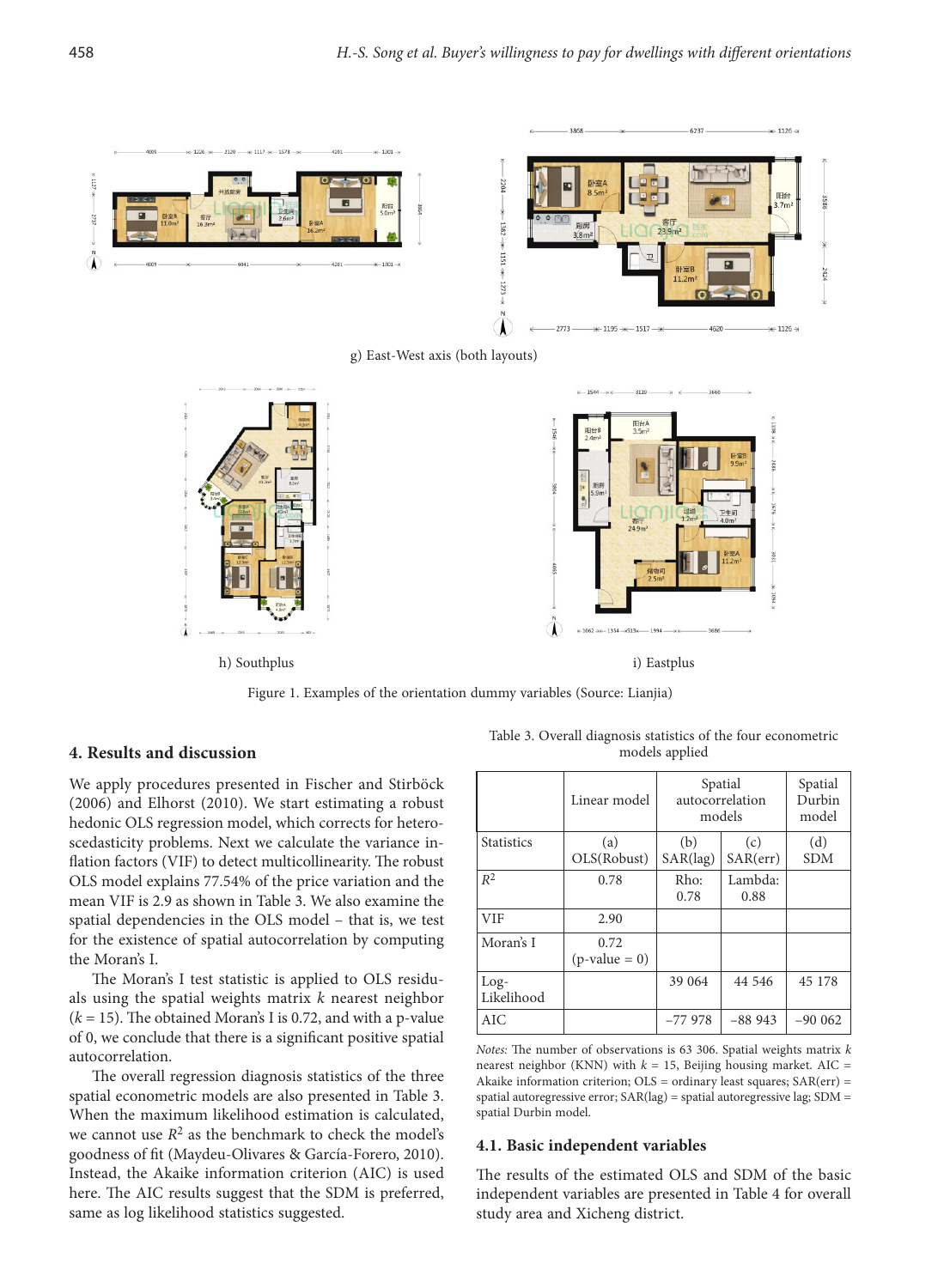Table 4. Comparisons of OLS and spatial Durbin models of overall study area and Xicheng district for basic independent variables<sup>1</sup>

|                                                                                                                                                          |                           |                      | Total                   | $-0.0039$                                             | 0.0736                              | 0.0520                            | 0.0275                                 | $-0.0017$                              | $-0.1400$                                           | 0.1206                              | 0.0147                                 | 0.5676<br>$*$<br>$*$                | $-0.0306$                           | 0.00003                                 | $-0.1568$                                                | 0.0246                              | $-0.0365$                               | $-0.0996$                           | $-0.0275$                                        |
|----------------------------------------------------------------------------------------------------------------------------------------------------------|---------------------------|----------------------|-------------------------|-------------------------------------------------------|-------------------------------------|-----------------------------------|----------------------------------------|----------------------------------------|-----------------------------------------------------|-------------------------------------|----------------------------------------|-------------------------------------|-------------------------------------|-----------------------------------------|----------------------------------------------------------|-------------------------------------|-----------------------------------------|-------------------------------------|--------------------------------------------------|
|                                                                                                                                                          |                           |                      | Indirect                | $-0.0044$                                             | 0.0379                              | 0.0597                            | 0.0150                                 | $-0.0202$                              | $-0.1109$                                           | 0.1263<br>$\underset{\star}{\star}$ | 0.0337                                 | 0.4636<br>$\underset{\star}{\star}$ | $-0.0361$                           | 0.00002                                 | $-0.1672$                                                | 0.0220                              | $-0.0350$                               | $-0.1265$<br>$\star\star\star$      | $-0.1273$<br>$\star\atop\star\star$              |
|                                                                                                                                                          | 5147)                     | Spatial Durbin model | Direct                  | 0.0005                                                | 0.0357<br>$*_{*}$                   | $-0.0077$                         | 0.0124                                 | 0.0185                                 | $-0.0291$<br>$\stackrel{\star}{\underset{\star}{}}$ | $-0.0057$                           | $-0.0190$<br>$\underset{\star}{\star}$ | 0.1041<br>$*_{*}$                   | 0.0055                              | 0.00003                                 | 0.0104                                                   | 0.0027                              | $-0.0015$                               | 0.0269<br>$*$<br>$*$                | 0.0998<br>$\stackrel{\star}{\underset{\star}{}}$ |
|                                                                                                                                                          | Xicheng district $(n =$   |                      | Coeff. W <sup>*</sup> X | 0.0260<br>$\stackrel{\star}{\underset{\star}{\star}}$ | 0.0495                              | 0.0063                            | $-0.0239$                              | $-0.0895$                              | 0.1098<br>$\stackrel{\star}{\star}$                 | 0.0331                              | 0.3740<br>$\star\star\star$            | $-0.0331$                           | 0.0000                              | $-0.1472$<br>$\underset{\star}{\star}$  | 0.0181                                                   | $-0.0299$                           | $-0.1111$<br>$*$<br>$*$                 | $-0.1238$<br>$*$<br>$*$             | $-0.0721$                                        |
|                                                                                                                                                          |                           |                      | Coeff. X                | 0.0005                                                | 0.0356<br>$\underset{\star}{\star}$ | $-0.0081$                         | 0.0127                                 | 0.0179                                 | $-0.0286$                                           | $-0.0058$                           | $-0.0188$                              | 0.1031<br>$*_{*}$                   | 0.0055                              | 0.0000                                  | 0.0112<br>$\star\star\star$                              | 0.0024                              | $-0.0014$                               | 0.0273<br>$*_{*}$                   | 0.1001<br>$\underset{\star}{\star}$              |
|                                                                                                                                                          |                           | OLS(robust)          | Coefficient             | 0.0010<br>$*_{*}$                                     | 0.0366<br>$\underset{\star}{\star}$ | $-0.0125$                         | 0.0099                                 | 0.0215                                 | $-0.0314$<br>$*_{*}$                                | $-0.0022$                           | $-0.0155$                              | 0.1229<br>$*_{*}$                   | 0.0087                              | 0.0000<br>$\stackrel{\star}{\star}$     | 0.0043                                                   | 0.0029                              | $-0.0064$                               | 0.0448<br>$*_{*}$                   | 0.1021<br>$*$<br>$*$                             |
| Table 4. Comparisons of OLS and spatial Durbin models of overall study area and Xicheng district for basic independent variables <sup>1</sup><br>63 306) |                           |                      | Variable                | age                                                   | $\lim$                              | size_cat2                         | size_cat3                              | size_cat4                              | Irisehposi                                          | hriselposi                          | hrisehposi                             | schoolzone                          | taxfree                             | dtexits                                 | toexit                                                   | tobus100                            | transittom0                             | transit0tom                         | transittom                                       |
|                                                                                                                                                          |                           |                      | Total                   | 0.0025<br>$*_{*}$                                     | 0.0764<br>$*_{*}$                   | $-0.2448$<br>$*_{*}$              | $-0.2872$<br>$*_{*}$                   | $-0.0855$<br>$*_{*}$                   | $-0.1161$<br>$*$<br>$*$                             | 0.0450<br>$\star\star$              | $-0.0607$<br>$*_{*}$                   | 0.1982<br>$*_{*}$                   | 0.0575<br>$*_{*}$                   | 0.0004<br>$*_{*}$                       | $-0.0653$<br>$\ddot{\ddot{\cdot}}$                       | 0.0242<br>$\stackrel{\star}{\star}$ | 0.0158<br>$\stackrel{\star}{\star}$     | 0.0849<br>$\star\star\star$         | 0.0748<br>$\underset{\star}{\star}$              |
|                                                                                                                                                          |                           |                      | Indirect                | 0.0013                                                | 0.0350<br>$\stackrel{\star}{\star}$ | $-0.1952$<br>$*_{*}$              | $-0.1883$<br>$*_{*}$                   | 0.0325                                 | $-0.0740$<br>$\star\star$                           | 0.0181                              | $-0.0758$<br>$\star\star\star$         | 0.1473<br>$*$<br>$*$                | 0.0355<br>$\stackrel{\star}{\star}$ | 0.00003                                 | $-0.0458$                                                | 0.0190                              | $-0.0340$<br>$\stackrel{\star}{\star}$  | 0.0358<br>$\underset{\star}{\star}$ | $-0.0655$<br>***                                 |
|                                                                                                                                                          |                           | Spatial Durbin model | Direct                  | 0.001<br>$*_{*}$                                      | 4<br>0.041<br>$*_{*}$               | $\circ$<br>$-0.049$<br>$*$<br>$*$ | $-0.0989$<br>$\star\star$              | $-0.1180$<br>$\star\star$              | $-0.0422$<br>$*_{*}$                                | 0.0269<br>$*_{*}$                   | 0.0151<br>$*_{*}$                      | 0.0509<br>$*_{*}$                   | 0.0220<br>$*$<br>$*$                | $-0.00004$<br>$\underset{\star}{\star}$ | ம்<br>$-0.019$<br>$\underset{\star}{\star}$              | 0.0052<br>$*_{*}$                   | 0.0498<br>$\underset{\star}{\star}$     | 0.0491<br>$\underset{\star}{\star}$ | 0.1403<br>$\underset{\star}{\star}$              |
|                                                                                                                                                          | Overall study area $(n =$ |                      | Coeff. W <sup>*</sup> X | 0.0007                                                | 0.0141<br>$*$<br>$*$                | $-0.1283$<br>$*_{*}$              | $-0.1090$<br>$*_{*}$                   | 0.0559<br>$\underset{\star}{\star}$    | $-0.0427$                                           | 0.0053                              | $-0.0591$<br>$*_{*}$                   | 0.0932<br>$\underset{\star}{\star}$ | 0.0199                              | 0.00014                                 | $-0.0276$                                                | 0.0123                              | $-0.0383$<br>$\star\star$               | 0.0128<br>$\ddot{\ast}$             | $-0.0861$<br>$*_{*}$                             |
|                                                                                                                                                          |                           |                      | Coeff. X                | 0.0011                                                | 0.0412<br>$*_{*}$                   | $-0.0488$<br>***                  | $-0.0982$<br>$*_{*}$                   | $-0.1180$<br>$\underset{\star}{\star}$ | $-0.0419$<br>$*_{*}$                                | 0.0267<br>$\star\star\star$         | 0.0154<br>$\star\star\star$            | 0.0502<br>$*_{*}$                   | 0.0219<br>$\stackrel{\star}{\star}$ | $-0.00004$                              | $-0.0192$<br>$\stackrel{\star}{\underset{\star}{\star}}$ | 0.0051<br>$_{\star}^{\star}$        | 0.0498<br>$\star\atop \star\atop \star$ | 0.0489<br>$\underset{\star}{\star}$ | 0.1405<br>$*_{*}$                                |
|                                                                                                                                                          |                           | OLS(robust)          | Coefficient             | 0.0019<br>$\stackrel{\star}{\star}$                   | 0.0428<br>$*$<br>$*$                | $-0.0499$<br>$*_{*}$              | $-0.0976$<br>$\underset{\star}{\star}$ | $-0.1086$<br>$*_{**}$                  | $-0.0424$<br>$*_{*}$                                | 0.0343<br>$\star\star\star$         | 0.0209<br>$\underset{\star}{\star}$    | 0.0569<br>$*_{*}$                   | 0.0211                              | $-0.00004$<br>$\underset{\star}{\star}$ | $-0.0237$<br>$\underset{\star}{\star}$                   | 0.0082<br>$\underset{\star}{\star}$ | 0.0459<br>$\underset{\star}{\star}$     | 0.0607<br>$\underset{\star}{\star}$ | 0.1339<br>$\underset{\star}{\star}$              |
|                                                                                                                                                          |                           |                      | Variable                | age                                                   | $\lim$                              | size_cat2                         | $size\_cat3$                           | size_cat4                              | Irisehposi                                          | hriselposi                          | hrisehposi                             | schoolzone                          | taxfree                             | dtexits                                 | toexit                                                   | tobus <sub>100</sub>                | transittom0                             | transit0tom                         | transittom                                       |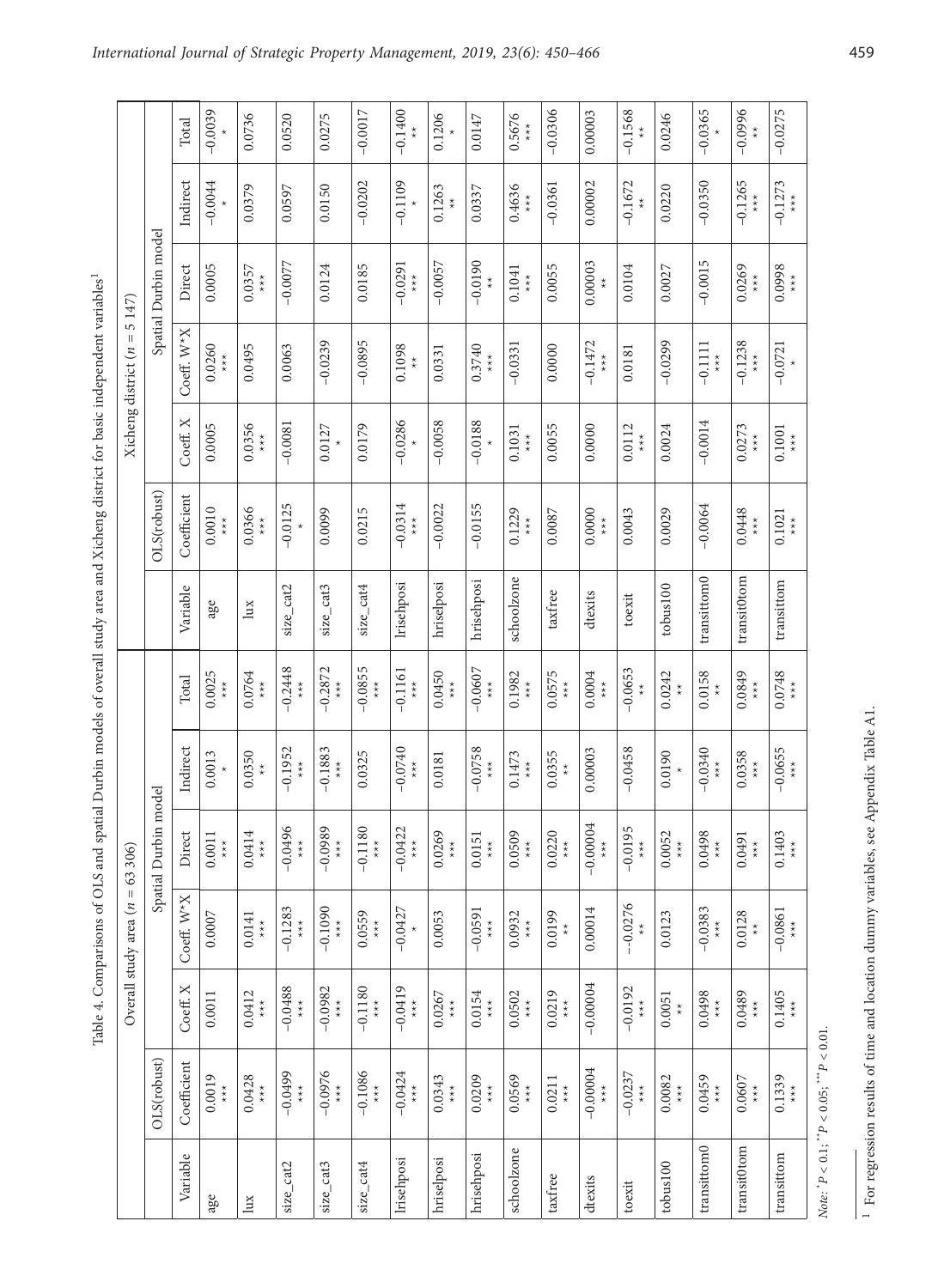The left half of Table 4 (Overall Study Area) presents the result of basic independent variables of OLS and Spatial Durbin model for the overall study area, which contains 63 306 observations covering 10 districts from October 2011 to September 2014.<sup>2</sup> There are five sub-columns of the SDM model: The first sub-column explains the coefficients of explanatory variables X, and the second sub-column explains the coefficients of the spatially lagged independent variable WX, which captures the spatial spillover effect caused by the features of the neighboring properties.

Based on LeSage and Pace's (2010) research, indirect effects could be explained as the spillover impact of a change in a particular variable on the neighboring region. As Moran's I test suggested, only spatial model will be considered. Among the five sub-columns, the direct effect here has more explaining power than the estimated coefficient because the direct effect counts in neighborhood feedback effects as described by LeSage and Pace (2010).

As the dependent variable is a logarithm of PSM, and some of the estimated coefficients are on the dummy variables, a transformation of the anti-log is required to calculate the percentage changes using the formula  $(\exp^{\beta_i} - 1) * 100$  *(Halvorsen & Palmquist, 1980)*. The estimated coefficients for the size dummy variables indicate that small apartment (default is size\_cat1) has the highest PSM. For instance, the direct effects of the SDM model shows that apartments that are larger than 144 square meters (variable size\_cat4) sell at on average 12.5% lower PSM compared to studio units (default variable size\_cat1).

The estimated coefficients of the floor and position dummy interaction variables (see Table 1 and 4, respectively) show that apartments located at the top position of a low-rise building has the lowest PSM; the estimated direct effect of the variable lrisehposi is negative while the other floor and position variables have positive direct effects. A luxury decoration will lead to an increase of 4.23% in the property's PSM (variable lux). All estimated parameters are statistically different from zero at a 5% significance level.

The neighborhood attributes schoolzone and taxfree have positive effects on property prices: apartments that are located in such areas have on average 5.22% and 2.2% higher PSM prices, respectively. If the property is within 100 meters of the express way's exit (variable toexit), the noise and air pollution has a negative impact on the PSM of about 2%.

As for locational related variables, transport accessibility matters. The estimated coefficient of variable tobus100 indicates that apartments are sold 0.5% higher if it is within 100 meters to the nearest bus stop. The interaction dummy variables of metro station and transit inter-junction indicate that apartments that located within

walking distance of the metro station, and the station is also a big transportation transit inter-junction (variable transittom), they are sold about on average 15% higher comparing with properties that not within 400 meters to the nearest metro.

The OLS and SDM estimations are computed for The Xicheng District (right half of Table 4).

There are only a few direct effects of explanatory variables that still remain significant. Apartment with luxury decorations are still sold with a premium about 3.63%, which is slightly lower than the overall statistics. The advantages of high-rise building are less obvious in this area; apartments that locate in the lower floor in the low-rise building are most valuable (default variable lriselposi, other estimated confidents are all negative). Public transport accessibility plays a less important role comparing with overall study area as Xicheng is the city center (estimated coefficients of variable tobus100 and transittom0 are no longer significant), but apartment that within 400 meters to metro (variable transit0tom) are still sold with a premium, but if the nearest station is the transit station (variable transittom), the premium dropped to 10.4% comparing with the overall statistics (15%). The impact of being in a school zone increases significantly from 5.22% to 11% indicates that although Xicheng is one of the most expensive areas but buyers are still willing to pay 6% extra to be located in a school zone.

#### **4.2. Orientation attributes**

Our main focus is orientation attributes which consist of dummy variables that are classified into 13 groups (see Table 2 and Figure 1). We let the most attractive orientation category, South, (located at the south of the floorplan and all rooms facing south) to be the base (benchmark) orientation variable. The results presented in the direct effects column for the overall study area in Table 5 shows that the signs of the estimated coefficients of the orientation category variables are as expected. Apartments categorized as Southeast, South-north, and Southplus have discount rates of 1.97%, 2.71%, and 2.85%, respectively. The least attractive orientation is Orientation West which has a discount rate as high as 7.8%, and Orientation North apartments have a discount of 7.61%. Northeast and Northwest orientations are also sold at relatively high discount rates compared to apartments categorized as South: slightly higher than 6%. Furthermore, while the discount of the East-west apartments is 6.13%, the discount is only 2.67% for the South-North apartments. The difference is about 3.5%.

We see that apartments with West and North orientations categories sell for higher discounts (direct effects) in the Xicheng District, 12.6% and 9.6% respectively, as compared to the estimated results based on the overall study area. These results are in line with our discussion that households are Wang and Li (2006) finding that high income groups show greater concern on unflavored orientations.

<sup>&</sup>lt;sup>2</sup> District dummy variables and transaction month dummy variables are used in the regression to capture the fixed effects for both location and time; the result is displayed in Appendix Table A1.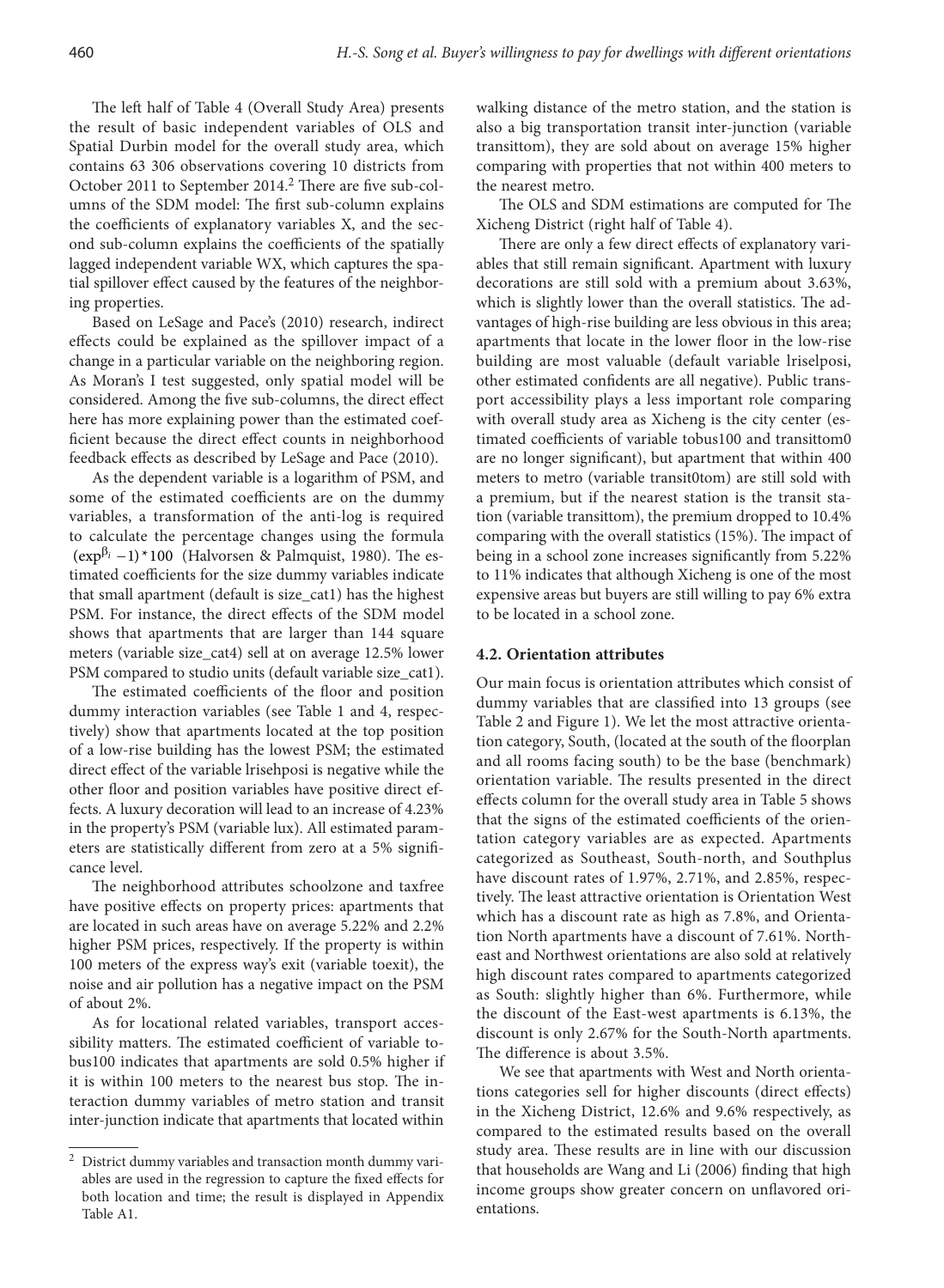| ã                               |
|---------------------------------|
| i                               |
|                                 |
|                                 |
|                                 |
|                                 |
|                                 |
|                                 |
|                                 |
|                                 |
|                                 |
|                                 |
| l                               |
|                                 |
| $\frac{1}{2}$                   |
|                                 |
| <b>Contract of the Contract</b> |
|                                 |
|                                 |
|                                 |
| į                               |
|                                 |
|                                 |
|                                 |
| .<br>7<br>i                     |
|                                 |
|                                 |
| خ<br>م                          |
|                                 |
|                                 |
| .<br>.<br>.                     |
|                                 |
|                                 |
|                                 |
|                                 |
|                                 |
|                                 |
| $\frac{1}{2}$                   |
|                                 |
|                                 |
|                                 |
|                                 |
|                                 |
|                                 |
|                                 |
| in the star                     |
|                                 |
|                                 |
|                                 |
| ļ<br>Ì                          |
|                                 |
|                                 |
|                                 |
|                                 |
|                                 |
|                                 |
|                                 |
|                                 |
| $\frac{1}{2}$                   |
|                                 |
|                                 |
|                                 |
|                                 |
|                                 |
|                                 |
|                                 |
| i                               |
|                                 |
|                                 |
| Ç                               |
| ı                               |
|                                 |
|                                 |
| ś                               |
| Fal                             |
|                                 |

|                 |                                                 |                                                                    | Table 5. Comparisons of OLS and        |                         |                                        |                                                     | spatial Durbin models of overall study area and Xicheng district for orientation attributes |                                        |                                                          |                                                          |                                        |                                                          |                                                          |
|-----------------|-------------------------------------------------|--------------------------------------------------------------------|----------------------------------------|-------------------------|----------------------------------------|-----------------------------------------------------|---------------------------------------------------------------------------------------------|----------------------------------------|----------------------------------------------------------|----------------------------------------------------------|----------------------------------------|----------------------------------------------------------|----------------------------------------------------------|
|                 |                                                 |                                                                    | Overall study area (full sample)       |                         |                                        |                                                     |                                                                                             |                                        |                                                          | Xicheng district                                         |                                        |                                                          |                                                          |
|                 | OLS(robust)                                     |                                                                    |                                        | Spatial Durbin          | model                                  |                                                     |                                                                                             | OLS(robust)                            |                                                          |                                                          | Spatial Durbin model                   |                                                          |                                                          |
| Variable        | Coefficient                                     | Coeff. X                                                           | Coeff. W <sup>*</sup> X                | Direct                  | Indirect                               | Total                                               | Variable                                                                                    | Coefficient                            | Coeff. X                                                 | Coeff.<br>$X^*M$                                         | Direct                                 | Indirect                                                 | Total                                                    |
| East            | $-0.0497$<br>$*_{*}$                            | $-0.0526$<br>$*_{*}$                                               | $-0.0949$<br>$*$<br>$*$                | $-0.0534$<br>$*$<br>$*$ | $-0.1522$<br>$*_{*}$                   | $-0.2056$<br>$*$<br>$*$                             | East                                                                                        | $-0.0614$<br>$*$<br>$*$                | $-0.0552$<br>$*_{*}$                                     | $-0.5825$<br>$*_{*}$                                     | $-0.0554$<br>$*_{*}$                   | $-0.0898$                                                | $-0.1452$                                                |
| North           | $-0.0712$<br>$*_{*}$                            | $-0.0715$<br>$*_{*}$                                               | $-0.3344$<br>$*_{*}$                   | $-0.0733$<br>$*_{*}$    | $-0.4913$<br>$*_{*}$                   | $-0.5646$<br>$*_{*}$                                | North                                                                                       | $-0.0899$<br>$\star\star$              | $-0.0899$<br>$*_{*}$                                     | $-0.4433$<br>$*_{*}$                                     | $-0.0917$<br>$*_{*}$                   | $-0.6969$<br>$\stackrel{\star}{\underset{\star}{}}$      | $-0.7885$<br>$*_{*}$                                     |
| West            | $-0.073$<br>$*_{*}$                             | $-0.0743$<br>$*$<br>$*$                                            | $-0.1307$<br>$*_{*}$                   | $-0.0751$<br>$*_{*}$    | $-0.2099$<br>$\underset{\star}{\star}$ | $-0.285$                                            | West                                                                                        | $-0.1051$<br>$\underset{\star}{\star}$ | $-0.1066$<br>$\underset{\star}{\star}$                   | 0.8129<br>$\stackrel{\star}{\star}$                      | $-0.1083$<br>$*_{*}$                   | $-0.5325$<br>$\stackrel{\star}{\underset{\star}{\star}}$ | $-0.6408$<br>$\stackrel{\star}{\underset{\star}{\star}}$ |
| Southeast       | $-0.017$<br>$\star$                             | $-0.0206$<br>$\underset{\star}{\star}$                             | 0.1746<br>$*_{*}$                      | $-0.0195$<br>$*_{*}$    | 0.2347<br>$\stackrel{\star}{\star}$    | 0.2152                                              | Southeast                                                                                   | $-0.0222$                              | $-0.0254$<br>$_{\star}^{\star}$                          | $-0.3951$                                                | $-0.0227$                              | 0.9611<br>$\star\star$                                   | 0.9385<br>$\underset{\star}{\star}$                      |
| Southwest       | $-0.0275$<br>$\star\star\star$                  | $-0.03$<br>$\underset{\star}{\star}$                               | $-0.2027$<br>$\stackrel{\star}{\star}$ | $-0.031$<br>$*_{*}$     | $-0.2886$<br>$*_{*}$                   | $-0.3197$<br>$\stackrel{\star}{\underset{\star}{}}$ | Southwest                                                                                   | $-0.0399$<br>$\stackrel{\star}{\star}$ | $-0.0403$<br>$\stackrel{\star}{\star}$                   | 0.1225                                                   | $-0.0411$<br>$*_{*}$                   | $-0.4761$<br>$*_{*}$                                     | $-0.5172$<br>***                                         |
| Northeast       | $-0.058$<br>$*$<br>$*$                          | $-0.0613$<br>$\underset{\star}{\star}$                             | $-0.1534$<br>$*_{*}$                   | $-0.0622$<br>$*_{*}$    | $-0.2358$<br>$\star\star\star$         | $-0.2981$<br>$*_{*}$                                | Northeast                                                                                   | $-0.0632$<br>$\stackrel{\star}{\star}$ | $-0.0685$<br>$\stackrel{\star}{\underset{\star}{\star}}$ | 0.4535<br>$\stackrel{\star}{\star}$                      | $-0.0683$<br>$\underset{\star}{\star}$ | 0.125                                                    | 0.0567                                                   |
| Northwest       | $-0.0552$<br>$\stackrel{\star}{\star}$          | $-0.0604$<br>$*_{*}$                                               | $-0.0151$                              | $-0.0604$<br>$*_{*}$    | $-0.0462$<br>$*_{**}$                  | $-0.1066$                                           | Northwest                                                                                   | $-0.0988$<br>$*_{*}$                   | $-0.0962$<br>$*_{*}$                                     | $-0.0351$                                                | $-0.0946$<br>$*_{*}$                   | 0.5334<br>$*_{*}$                                        | 0.4388<br>$\star$                                        |
| South_<br>north | $-0.0222$<br>$\stackrel{\star}{\star}$          | $-0.0258$<br>$\star\star$                                          | $-0.2071$<br>$\star\star$              | $-0.0267$<br>$*_{*}$    | $-0.2956$<br>$\star\star\star$         | $-0.3223$<br>$\star\star$                           | South_north                                                                                 | $-0.0036$                              | $-0.0087$                                                | 0.1312<br>$\stackrel{\star}{\star}$                      | $-0.0087$                              | $-0.0425$                                                | $-0.0512$                                                |
| East_west       | $-0.0584$<br>$\underset{\star}{\star}$          | $-0.0613$<br>$\stackrel{\star}{\star}{}_{\stackrel{\star}{\star}}$ | $-0.0447$<br>$*$<br>$*$                | $-0.0613$<br>$*_{*}$    | $-0.0845$<br>$\star$                   | $-0.1459$<br>$*_{*}$                                | East_west                                                                                   | $-0.0546$<br>$*_{*}$                   | $-0.054$<br>$\underset{\star}{\star}$                    | $-0.3253$<br>$\stackrel{\star}{\underset{\star}{\star}}$ | $-0.0532$<br>$\underset{\star}{\star}$ | 0.146                                                    | 0.0927                                                   |
| Southplus       | $-0.0264$<br>$*_{*}$                            | $-0.0277$<br>$\underset{\star}{\star}$                             | $-0.0959$<br>$*_{**}$                  | $-0.0281$<br>$*_{*}$    | $-0.1438$<br>$\stackrel{\star}{\star}$ | $-0.1719$<br>$\stackrel{\star}{\star}$              | Southplus                                                                                   | $-0.0082$                              | 0.0001                                                   | $-0.4266$<br>$\underset{\star}{\star}$                   | $-0.0007$                              | $-0.3967$                                                | $-0.3974$<br>$\stackrel{\star}{\star}$                   |
| Eastplus        | $-0.027$<br>$*_{*}$                             | $-0.028$<br>$\underset{\star}{\star}$                              | $-0.1243$<br>$*_{*}$                   | $-0.0287$<br>$*_{*}$    | $-0.1822$<br>$\star\star\star$         | $-0.211$<br>$\star\star\star$                       | Eastplus                                                                                    | $-0.0557$<br>$\star\star\star$         | $-0.0553$<br>$*_{*}$                                     | $-0.4045$<br>$*_{*}$                                     | $-0.0569$<br>$*$<br>$*$                | $-0.5167$<br>$\star\star$                                | $-0.5736$<br>$\underset{\star}{\star}$                   |
| Others          | $-0.045$<br>$*_{*}$                             | $-0.0456$<br>$\underset{\star}{\star}$                             | $-0.2672$<br>$\star\star\star$         | $-0.0466$<br>$*_{*}$    | $-0.3909$<br>$*_{*}$                   | $-0.4375$<br>$*_{*}$                                | Others                                                                                      | $-0.0208$                              | $-0.0108$                                                | $-1.5328$<br>$*_{*}$                                     | $-0.0105$                              | $-0.5027$                                                | $-0.5132$                                                |
|                 | Note: $P < 0.1$ ; $P'P < 0.05$ ; $P'P < 0.01$ . |                                                                    |                                        |                         |                                        |                                                     |                                                                                             |                                        |                                                          |                                                          |                                        |                                                          |                                                          |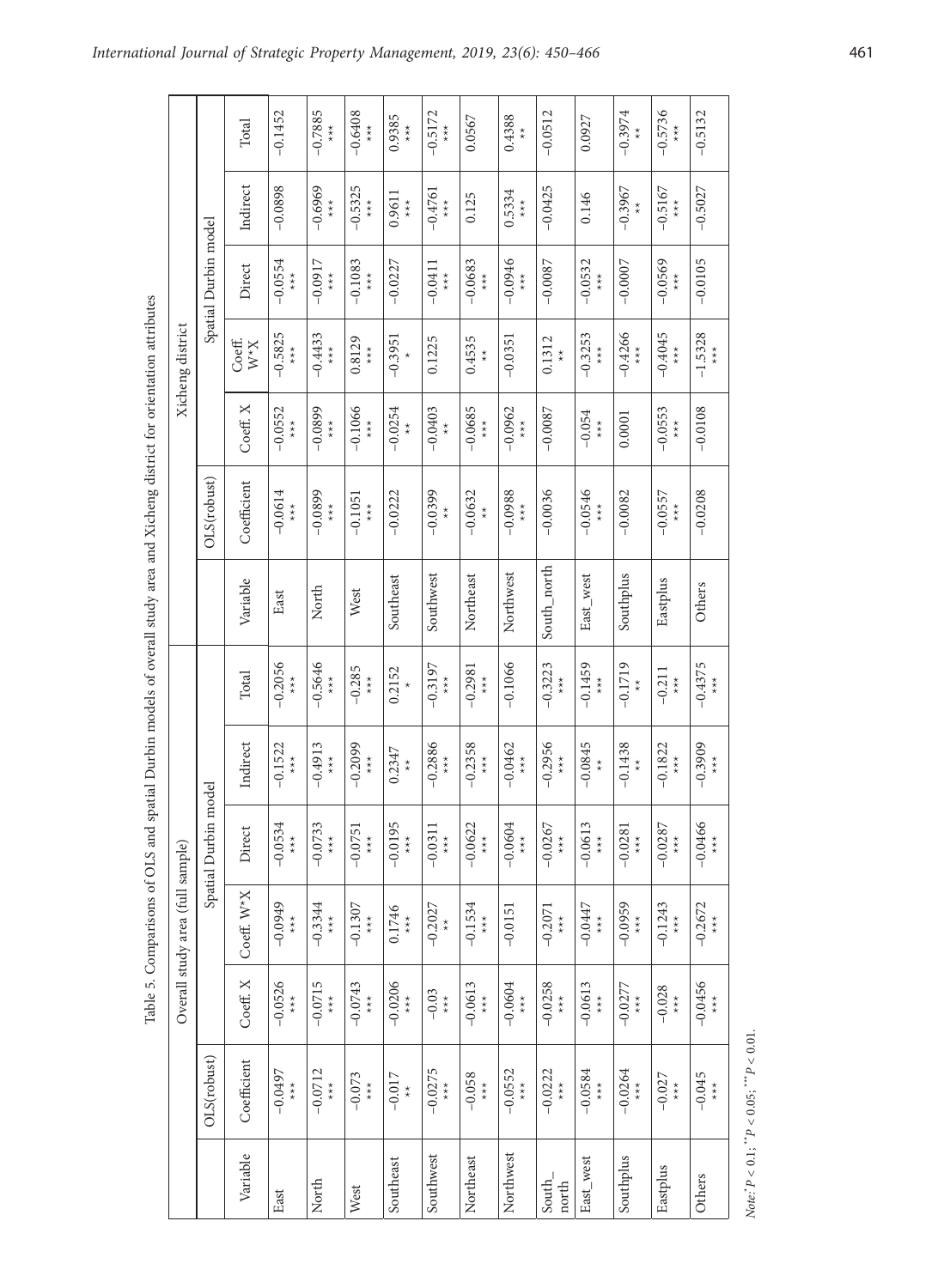The degree of willingness to pay for different orientations might change based on building type (low-rise or high-rise) and position of an apartment in a building (lower floor or higher floor)<sup>3</sup>. To test this, we have divided the overall study area into four sub-categories based on the four interaction dummies lriselposi, lrisehposi hriselposi and hrisehposi, and estimated a spatial Durbin econometric models for each of the four sub-samples. Table 6 presents a comparison of the four different estimated direct effects.

The south orientation is the default variable in the four regressions. Since all other orientations have a minus sign, the south orientation can be considered to be the most attractive orientation. As for low-rise building, the results show that the position of an apartment plays a critical role. If the apartments are located in the lower floor, South orientation and other south related orientations apartments have significant price premium comparing with especially West, North, and Northwest orientations. But the advantage of being a pure south-orientated apartment decreases slightly if it is located on the higher floor of a low-rise building. Similar pattern can be found for high-rise buildings as well. West remains to be the least attractive orientation in all cases.

When comparing low-rise buildings with high-rise building, we find that apartments that are located in the lower floor of a building, the discounts for West and North apartments are about similar: 7.5% for apartments in lowrise buildings and about 6.5% for apartments in high-rise buildings. Furthermore, the North oriented apartments have the highest discount if they are situated on the lower floor, regardless of type of building. However, apartments with West orientation have the highest discount if they are situated on the higher floor, regardless of building type.

The pattern of discounts with the four separate regressions is close to the pattern obtained in the regression with the full sample and the regression for the Xicheng District.

Our results are in line with the previous researches in the area of climatic, energy and social-cultural aspects. The orientation of the apartments will affect human comfort, heating requirement during winter and air-condition energy consumption during summer. Beijing is located at midlatitudes in the northern hemisphere and is illuminated by the sun from the south. It experiences northerly winds in winter and southeast winds in summer. South and South related apartments may have environmental benefits.

Beside climatic influence of the west facing apartments, the Chinese character for the word *west* implicitly conjures sadness and represents heaven or hell (mostly) in Buddhism, which might affect home buyers choice. What's more, there are a number of Chinese idioms that reflect the Chinese view on orientation. For example, Chinese people prefer east over west because the sun rises in the east. The Chinese idiom 紫气东来, "the purple air comes

| Table 6. The impact of type of building, floor and position on |
|----------------------------------------------------------------|
| orientation attributes                                         |
|                                                                |

|              |                    | Low-rise building  | High-rise building |                    |  |
|--------------|--------------------|--------------------|--------------------|--------------------|--|
| Orientations | Lower              | Higher             | Lower              | Higher             |  |
|              | floor              | floor              | floor              | floor              |  |
| East         | $-0.0561$          | $-0.0483$          | $-0.0427$          | $-0.0348$          |  |
|              | $***$              | $***$              | $***$              | $***$              |  |
| North        | $-0.0759$          | $-0.0339$          | $-0.0641$          | $-0.0482$          |  |
|              | $***$              | $**$               | $***$              | $***$              |  |
| West         | $-0.0734$          | $-0.0639$          | $-0.0639$          | $-0.0603$          |  |
|              | $***$              | $***$              | $***$              | $***$              |  |
| Southeast    | $-0.0154$          | 0.0038             | $-0.0019$          | $-0.0322$<br>$**$  |  |
| Southwest    | $-0.0272$          | $-0.0250$          | $-0.0188$          | $-0.0345$          |  |
|              | $***$              | $**$               | $***$              | $***$              |  |
| Northeast    | $-0.0590$          | $-0.0283$          | $-0.0617$          | $-0.0512$          |  |
|              | $***$              | $\star$            | $***$              | $***$              |  |
| Northwest    | $-0.0624$          | $-0.0384$          | $-0.0513$          | $-0.0540$          |  |
|              | $***$              | $**$               | $***$              | $***$              |  |
| Southnorth   | $-0.0254$<br>$***$ | $-0.0329$<br>$***$ | $-0.0054$          | $-0.0090$          |  |
| Eastwest     | $-0.0641$          | $-0.0544$          | $-0.0560$          | $-0.0314$          |  |
|              | $***$              | $***$              | $***$              | $***$              |  |
| Southplus    | $-0.0022$          | $-0.0394$<br>$***$ | 0.0017             | $-0.0395$<br>$***$ |  |
| Eastplus     | $-0.0354$          | $-0.0268$          | $-0.0233$          | $-0.0168$          |  |
|              | $***$              | $***$              | $***$              | ×                  |  |
| Others       | $-0.0077$          | $-0.0838$<br>$***$ | $-0.0298$          | $-0.0294$          |  |
| No of obs.   | 21 644             | 15 007             | 17 624             | 9 0 3 1            |  |

*Note:* \*P < 0.1; \*\*P < 0.05; \*\*\*P < 0.01. Spatial Durbin model, direct effect comparisons from four regressions.

from the east," is interpreted as a propitious omen. By contrast, the direction west implies a disconsolate feeling, with the Chinese idioms 归西, "go west", and 驾鹤西去, "riding a crane to the West", serving as euphemisms for people who have passed away.

Furthermore, according to local real estate brokers we have interviewed, west-oriented apartments are avoided by Chinese businessman, and some even refuse to enter a pure west-oriented apartment. They are considering a traditional Chinese idiom called 日落西山, by characters it means "sun, fall, west, hill". However the meaning of this idiom means "an elderly is dying" or "things decay".

Although a number of basic independent variable for overall study area and Xicheng disctrict has changed from significant to insignificant, the result of the orientation dummy variables of years. The result of Xicheng district coincide with Wang and Li (2006) that high-income (high-wealth) group shows greater concern for west-facing apartments remains mostly significant especially for orientations such as West, North and Northwest which required a higher discount.

As Table 6 reveals, the impact of floor and position in building on the willingness to pay for different orientations varies. Consider for instance a 6-storey low rise building

<sup>&</sup>lt;sup>3</sup> We have also explored the time-variant preferences for orientations to capture the potential temporal variations by classifying the full sample into four subsamples according to four seasons, however, no clear seasonal willingness to pay variations are detected.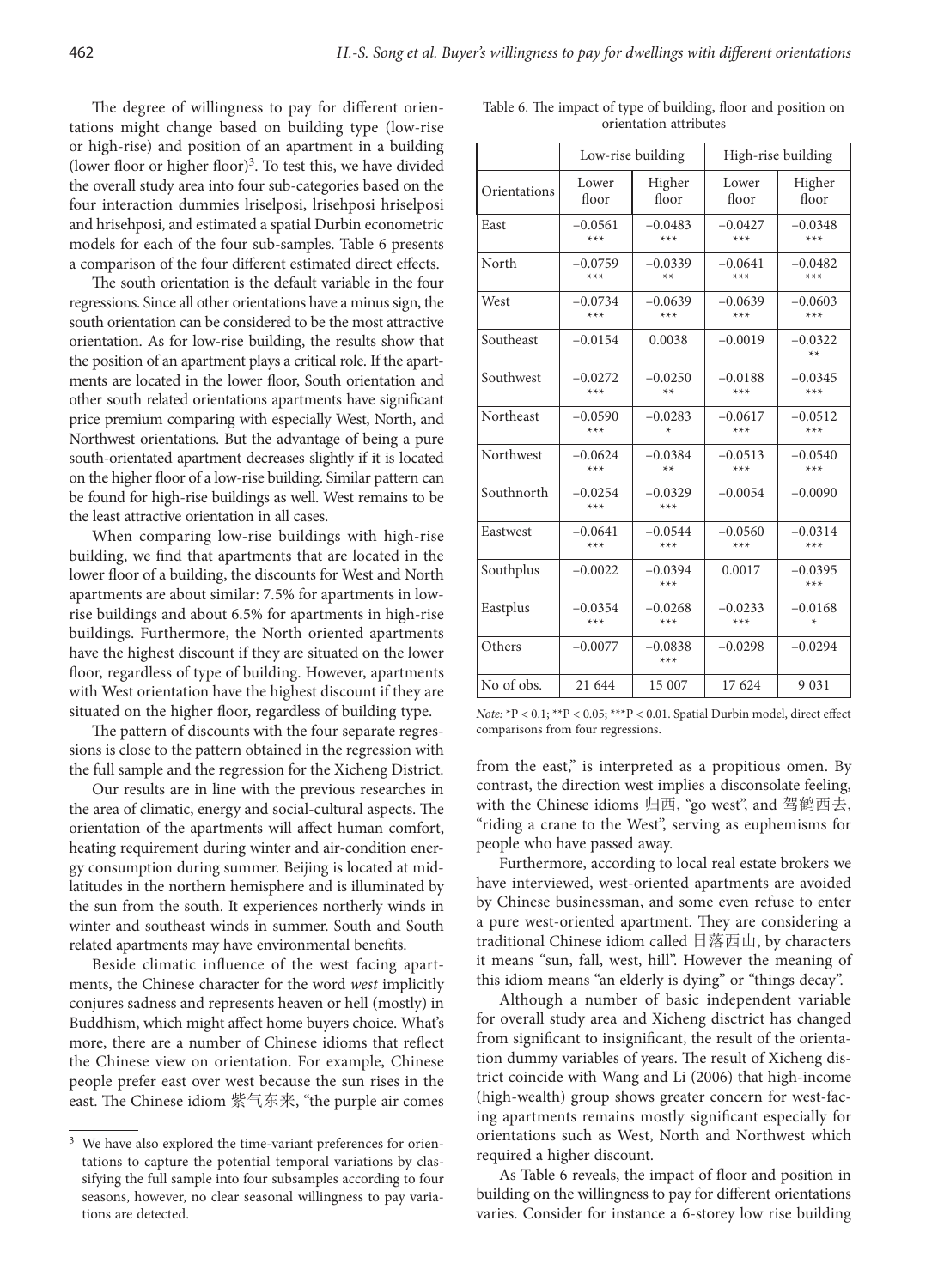(such as former affordable housing, social welfare housing and early commodity residential buildings). Many of these buildings are located in areas where the surrounding buildings commonly have the same height, and between two rows of buildings, there may be a flower bed or a row of trees, or more often a crowded roadside parking lot. If an apartment is located on the lower floor, the South orientated have best chances to enjoy a longer time of sunshine, while North and West oriented apartments might suffer from more darkness and higher dampness.

For higher floor apartments in both low-rise and high rise buildings, the willingness to pay for apartments that are pure south-oriented is marginally lower, compared to lower-floor apartments. When buildings in an area are of similar height (which is common in Beijing), buyers who purchase higher-floor apartments have a higher chance of having a better view, better ventilation and brighter indoor light, regardless of orientation.

But at the same time, high-floor apartments in highrise buildings are more likely to be negatively affected by harsh winter climate, and all wind from the north and the north-west, both north and west oriented apartments are less attractive, however, winter heating is mostly centralized and the cost is charged by size of the apartments regardless of orientations. However, the electricity cost various substantially in the summer, especially for westoriented apartments which are much exposed to direct strong west sun in the higher floor in high-rise buildings.

#### **Conclusions**

In this paper, we estimate the willingness of buyers to pay for different orientations on residential apartments in Beijing using 13 orientation dummy variables.

We use a data set comprising 63 306 private secondary residential transactions recorded by certified agents in 10 districts and 161 sub-districts located within the Sixth Ring Road of Beijing from October 2011 to September 2014. All records are listed online with information on the buildings' GIS location and processing agents. To the best of our knowledge, this is the most comprehensive and most recent data set ever used in any working paper or article.

A semi-logarithmic transformation of the price per square meter (PSM) is applied as the dependent variable. In terms of explanatory variables, we consider 72 variables, which include structural, neighborhood, locational, and orientation variables.

To find the most appropriate model, we start with the OLS model and test for both spatial dependence and spatial autocorrelation as they are common problems for properties. The value of Moran's I is 0.72, suggesting highly significant spatial dependence and autocorrelation among neighbors. We then employed the most commonly used spatial models: spatial lag, spatial error and spatial Durbin models. AIC and Log-likelihood suggested that SDM fits better. Moreover, the SDM allows us to investigate the direct and indirect effects of explanatory variables.

According to our results, most of the structural variables are significant and all the orientation variables are significant. Orientation South is the default (base) orientation variable and all other orientation variables have negative coefficients, suggesting that buyers are willing to pay the most for a purely south-oriented apartments with all rooms facing south, followed by other south related orientations. A west-oriented unit is the most disliked unit, with a 7.8% discount compared to south-oriented apartments.

Generally, the preference pattern of orientation for apartments in the Xicheng District is similar as the overall study area. However, buyers in Xicheng District have an even greater aversion to west-facing units, with a discount of 12.6% compared with 7.8% for the overall study area, which means that buyers in Xicheng District have a greater willingness to pay extra for a dwelling with good orientation and to demand an extra discount for a dwelling that have less desirable orientations.

We have also studied if buyers' preferences for orientation also are affected by the height of the building (lowrise or high-rise) and which floor position (high or low position) an apartment has in a building by estimating separate four regressions. The size of the discounts is close to the pattern of discounts obtained in this regression with the full sample. For higher floor apartments in both lowrise and high rise buildings, the willingness to pay for a pure south-oriented apartment is marginally lower, compared to lower-floor apartments.

Architects and building planners may wish to take our findings into consideration in their design of properties and neighborhoods. Developers could make a better selection among the different allocation strategies with apartments with various orientations to receive a higher selling price and achieve a maxim profit. Meanwhile, home seekers and real estate brokers could adjust expectations based on research results.

#### **References**

- Andersen, P. H., Cook, N., & Marceau, J. (2004). Dynamic innovation strategies and stable networks in the construction industry: implanting solar energy projects in the Sydney Olympic Village. *Journal of Business Research*, *57*(4), 351-360. [https://doi.org/10.1016/S0148-2963\(02\)00391-0](https://doi.org/10.1016/S0148-2963(02)00391-0)
- Andersson, D. E., Shyr, O. F., & Fu, J. (2010). Does high-speed rail accessibility influence residential property prices? Hedonic estimates from southern Taiwan*. Journal of Transport Geography*, *18*(1), 166-174.

<https://doi.org/10.1016/j.jtrangeo.2008.10.012>

- Anselin, L. (1988). Lagrange multiplier test diagnostics for spatial dependence and spatial heterogeneity. *Geographical Analysis*, *20*(1), 1-17.<https://doi.org/10.1111/j.1538-4632.1988.tb00159.x>
- Beijing Municipal Commission of the Housing and Urban-rural Development. (2013). *Guanyu* 《*Beijingshi zizhuxing shangpinfang xiaoshou guanli zanxing guiding (zhengqiu yijiangao)*》*gongkai zhengqiu yijian de tongzhi* [Circular on seeking public opinions on the rules on provisional regulations on the administration of sales of owner-occupied commodity housing in Beijing]. Retrieved from [http://www.bjjs.gov.cn/](http://www.bjjs.gov.cn/bjjs/xxgk/yjzj/318757/index.shtml) [bjjs/xxgk/yjzj/318757/index.shtml](http://www.bjjs.gov.cn/bjjs/xxgk/yjzj/318757/index.shtml)
- Beijing Municipal Commission of the Housing and Urban-rural Development. (2014). *Beijingshi zhuangfang he chengxiang jianshe weiyuanhui yuanyu yinfa* 《*Beijingshi zizhuxing shang-*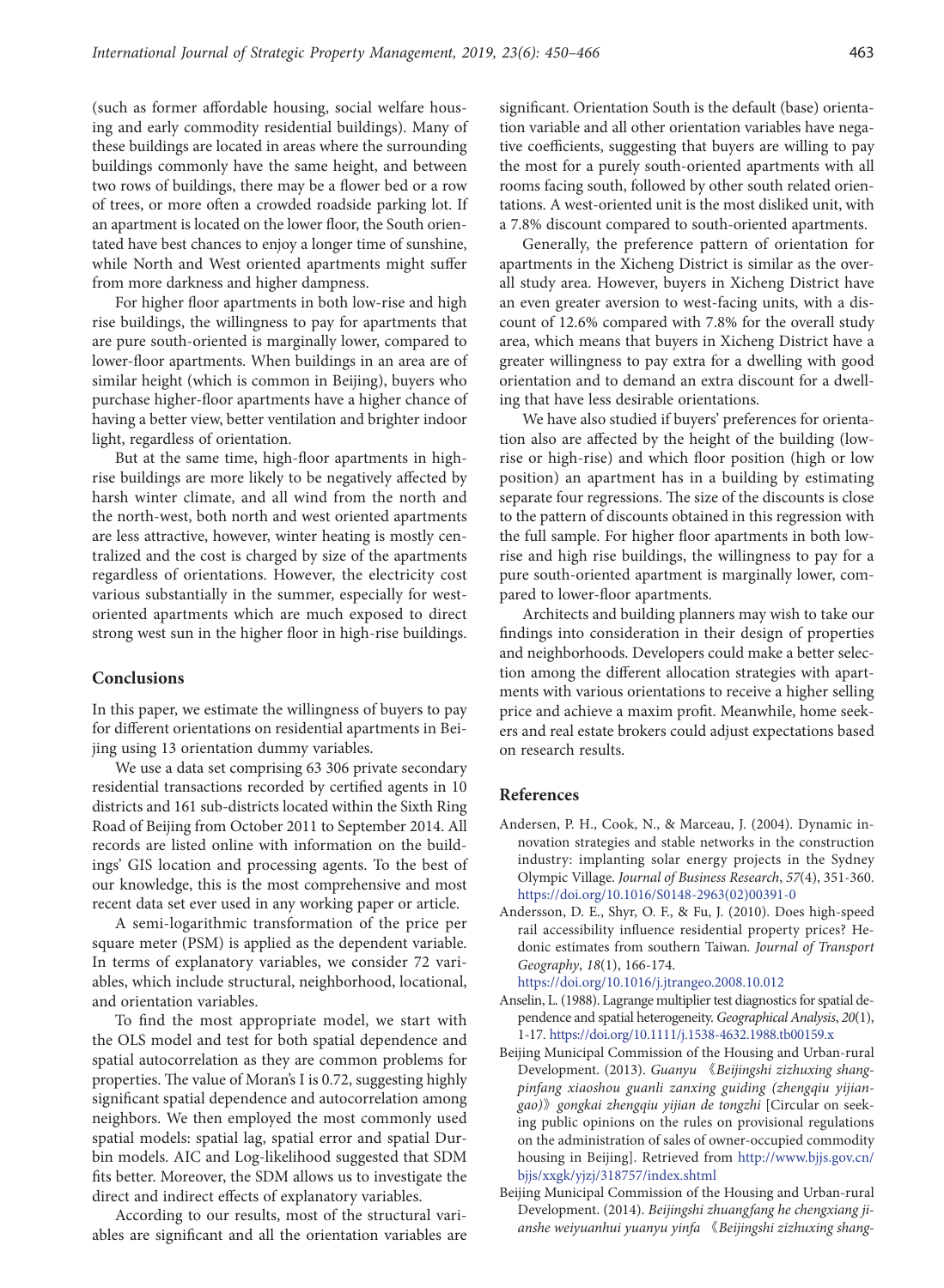*pin zhufang xiaoshou guanli zanxing guiding*》*de tongzhi* [Circular on printing and distributing "The Interim provisions on the administration of sales of owner-occupied commodity housing in Beijing"]. Retrieved from [http://www.bjjs.](http://www.bjjs.gov.cn/bjjs/xxgk/gfxwj/zfcxjswwj/315355/index.shtml) [gov.cn/bjjs/xxgk/gfxwj/zfcxjswwj/315355/index.shtml](http://www.bjjs.gov.cn/bjjs/xxgk/gfxwj/zfcxjswwj/315355/index.shtml)

- Benson, E. D., Hansen, J. L., Schwartz, A. L., & Smersh, G. T. (1998). Pricing residential amenities: the value of a view. *The Journal of Real Estate Finance and Economics*, *16*(1), 55-73. https://doi.org/10.1023/A:1007785315925
- Black, S. E. (1999). Do better schools matter? Parental valuation of elementary education. *Quarterly Journal of Economics,* 577- 599. <https://doi.org/10.1162/003355399556070>
- Bouillot, J. (2008). Climatic design of vernacular housing in different provinces of China. *Journal of Environmental Management*, *87*(2), 287-299. <https://doi.org/10.1016/j.jenvman.2006.10.029>
- Chin, T.-L., Chau, K. W., & Ng, F. F. (2004). The Impact of the Asian financial crisis on the pricing of condominiums in Malaysia. *Journal of Real Estate Literature*, *12*(1), 33-49. <https://doi.org/10.5555/reli.12.1.j884n3j560n601qu>
- Clark, D. E., & Cosgrove, J. C. (1990). Hedonic prices, identification, and the demand for public safety. *Journal of Regional Science*, *30*(1), 105-121.

<https://doi.org/10.1111/j.1467-9787.1990.tb00083.x>

- Colwell, P. F., & Dilmore, G. (1999). Who was first? An examination of an early hedonic study. *Land Economics*, 620-626. <https://doi.org/10.2307/3147070>
- Court, A. T. (1939). Hedonic price indexes with automotive examples. In *The dynamics of automotive demand* (pp. 99-117). New York: General Motors.
- Di, M., & Xiao, Y. (1987). Jingshen wenming jianshe zhong de Xicheng qu [The social construction of spiritual civilization in Xicheng District]. *Xuexi yu yanjiu, 6*, 31.
- EBeijing, the Official Website of the Beijing Government. (2012). *Best pay in Beijing Xicheng district, Beijing News update, Beijing Information.* Retrieved from [http://www.ebeijing.gov.cn/](http://www.ebeijing.gov.cn/BeijingInformation/BeijingNewsUpdate/t1237763.htm) [BeijingInformation/BeijingNewsUpdate/t1237763.htm](http://www.ebeijing.gov.cn/BeijingInformation/BeijingNewsUpdate/t1237763.htm)

Elhorst, J. P. (2010). Applied spatial econometrics: raising the bar. *Spatial Economic Analysis*, *5*(1), 9-28. <https://doi.org/10.1080/17421770903541772>

- Fadaei, S., Iulo, L. D., & Yoshida, J. (2015). *The effects of orientation and elongation on the price of the homes in Central Pennsylvania.* EEHR, IAH, Penn State University, Dept. of Architecture. Retrieved from [http://www.personal.psu.edu/](http://www.personal.psu.edu/juy18/index_files/Full_Paper_ICCCBE2016_16Dec2015.pdf) [juy18/index\\_files/Full\\_Paper\\_ICCCBE2016\\_16Dec2015.pdf](http://www.personal.psu.edu/juy18/index_files/Full_Paper_ICCCBE2016_16Dec2015.pdf)
- Fischer, M. M., & Stirböck, C. (2006). Pan-European regional income growth and club-convergence: insights from a spatial econometric perspective. *Annals of Regional Science*, *40*(4), 693-721. https://doi.org/10.1007/s00168-005-0042-6
- Follain, J. R., & Jimenez, E. (1985). Estimating the demand for housing characteristics: a survey and critique. *Regional Science and Urban Economics*, *15*(1), 77-107. [https://doi.org/10.1016/0166-0462\(85\)90033-X](https://doi.org/10.1016/0166-0462(85)90033-X)

Gao, X., & Asami, Y. (2011). Preferential size of housing in Beijing. *Habitat International*, *35*(2), 206-213. <https://doi.org/10.1016/j.habitatint.2010.09.002>

- Griliches, Z. (1958). The demand for fertilizer: an economic interpretation of a technical change. *Journal of Farm Economics*, *40*(3), 591-606. <https://doi.org/10.2307/1235370>
- Griliches, Z. (1961). Hedonic price indexes for automobiles: an econometric of quality change. In *The price statistics of the federal government* (pp. 173-196). NBER.
- Gu, H., & Ryan, C. (2008). Place attachment, identity and community impacts of tourism – the case of a Beijing hutong. *Tourism Management*, *29*(4), 637-647. <https://doi.org/10.1016/j.tourman.2007.06.006>
- Guo, Q., & Guo, Q. (2001). The formation and early development of architecture in Northern China. *Construction History*, *17*(1), 3-16. Retrieved from <http://www.jstor.org/stable/41613827>
- Guo, F., & Wang, S. (2008). Shanghai gaoceng zhuzhai ziran tongfeng jieneng sheji yanjiu [The usage of natural ventilation in the energy-saving design of high-rise buildings in Shanghai]. *Jianzhu xuebao*, *11,* 47-49.
- Haas, G. C. (1922). *Sale prices as a basis for farm land appraisal*. Technical Bulletin 9. St. Paul: The University of Minnesota Agricultural Experiment Station.
- Halvorsen, R., & Palmquist, R. (1980). The interpretation of dummy variables in semilogarithmic equations. *American Economic Review*, *70(*3), 474-475. Retrieved from http://www. jstor.org/stable/1805237
- Harrison Jr, D., & Rubinfeld, D. L. (1978). Hedonic housing prices and the demand for clean air. *Journal of Environmental Economics and Management*, *5*(1), 81-102. [https://doi.org/10.1016/0095-0696\(78\)90006-2](https://doi.org/10.1016/0095-0696(78)90006-2)
- Hite, D., Chern, W., Hitzhusen, F., & Randall, A. (2001). Property-value impacts of an environmental disamenity: the case of landfills*. Journal of Real Estate Finance and Economics*, *22*(2-3), 185-202. <https://doi.org/10.1023/A:1007839413324>
- Jin, M. (1981). Kexue pingjia rizhao, gaijin dongxi xiang zhuzhai sheji [Scientific evaluation of sunshine and the improvement of design of East-West oriented residential apartments]. *Jianzhu xuebao*, *6*, 6.
- Kain, J. F., & Quigley, J. M. (1970). Measuring the value of house quality. *Journal of the American Statistical Association, 65*(330), 532-548. https://doi.org/10.1080/01621459.1970.10481102
- Kim, D. K. (2006). The natural environment control system of Korean traditional architecture: comparison with Korean contemporary architecture. *Building and Environment*, *41*(12), 1905-1912. <https://doi.org/10.1016/j.buildenv.2005.07.007>
- Lancaster, K. J. (1966). A new approach to consumer theory. *Journal of Political Economy*, *74*(2), 132-157. <https://doi.org/10.1086/259131>
- LeSage, J. (2015)*.* Spatial econometrics. In C. Karlsson, M. Andersson, & T. Norman (Eds.), *Handbook of research methods and applications in economic geography*. Edward Elgar. <https://doi.org/10.4337/9780857932679.00007>
- LeSage, J. P., & Pace, R. K. (2010). Spatial econometric models. In M. M. Fischer, & A. Getis (Eds.), *Handbook of applied spatial analysis: software tools, methods and applications.* Springer Berlin Heidelberg. [https://doi.org/10.1007/978-3-642-03647-7\\_18](https://doi.org/10.1007/978-3-642-03647-7_18)
- Li, W. (2016). Fengshuixue yingxiang xia de gudian yuanlin sheji yanjiu [The influence of Feng-Shui on classical Chinese garden designs]. *Lvse keji*, *5.*
- Li, Z., & Jiang, Y. (2006). Beijingshi zhuzhai kongtiao fuhe he haoneng texing yanjiu [Study the characteristics of air conditioning's load and energy consumption of residential apartments in Beijing]. *Nuantong kongtiao*, *8*(15).
- Liu, H. (1964). Dui jiejue chengshi zhuzhai xishai wenti de tanjiu [Discussion on solving the west sun problem in the urban residential apartments]. *Jianzhu Xuebao, 1*(31).
- Liu, M., Ren, J., & Lian, C.(2018). Hanleng diqu ji you zhuzhai shinei re huanjing yanjiu [Study on indoor thermal environment of existing residential buildings in cold area]. *Diwen jianzhu jishu, 40*(6), 144-151.
- Liu, P. (1996). Fengshui moshi de dilixue pingjia [The evaluation of Feng-Shui model in geography]. *Renwen Dili, 11*(1), 36-39.
- Lu, J. (2018). The value of a south-facing orientation: a hedonic pricing analysis of the Shanghai housing market. *Habitat International*, *81,* 24-32.<https://doi.org/10.1016/j.habitatint.2018.09.002>
- Lu, S. J., & Jones, P. B. (2000). House design by surname in Feng Shui. *Journal of Architecture*, *5*(4), 355-367. <https://doi.org/10.1080/13602360050214386>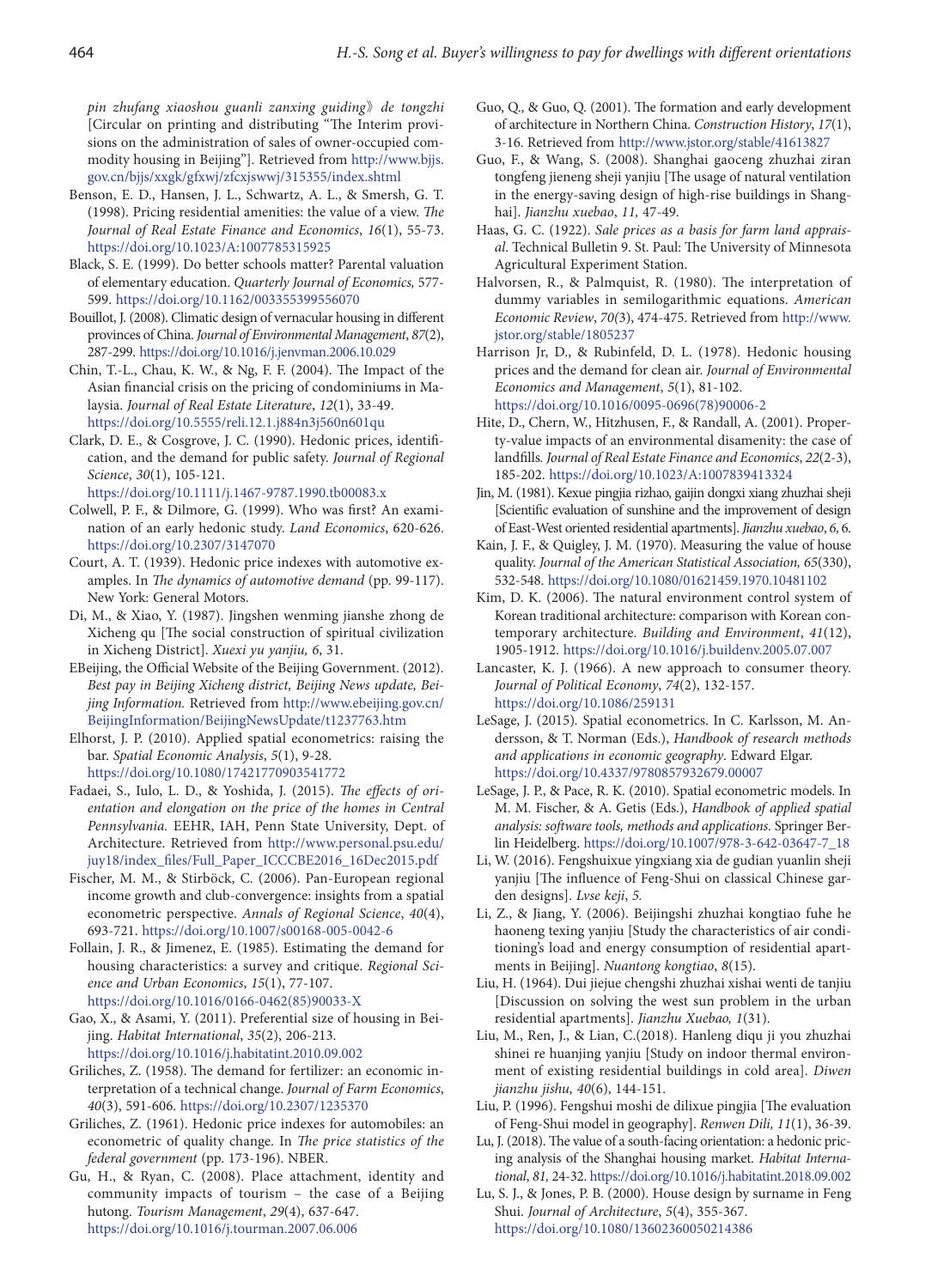- Mak, M. Y., & Ng, S. T. (2005). The art and science of Feng Shui a study on architects' perception. *Building and Environment*, *40*(3), 427-434. <https://doi.org/10.1016/j.buildenv.2004.07.016>
- Malpezzi, S. (2003). Hedonic pricing models: a selective and applied review. In T. O'Sullivan, & K. Gibb (Eds.), *Housing economics and public policy: essays in honor of Duncan Maclennan*. Oxford: Blackwell Science.
- Metzner, S., & Kindt, A. (2018). Determination of the parameters of automated valuation models for the hedonic property valuation of residential properties: a literature-based approach. *International Journal of Housing Markets and Analysis*, *11*(1), 73-100. <https://doi.org/10.1108/IJHMA-02-2017-0018>
- Meng, M. (1985). Dongxi xiang zhuzhai kequxing tantao [Discussion on the desirability of East-West oriented residential apartments]. *Zhuzhai keji*, *5*, 1.
- Meyer, J. F. (1978). "Feng-Shui" of the Chinese city. *History of Religions*, *18*(2), 138-155. <https://doi.org/10.1086/462811>
- Nelson, J. P. (2008). Hedonic property value studies of transportation noise: aircraft and road traffic. In *Hedonic methods in housing markets* (pp. 57-82). New York, NY: Springer. [https://doi.org/10.1007/978-0-387-76815-1\\_4](https://doi.org/10.1007/978-0-387-76815-1_4)
- Oates, W. E. (1969). The effects of property taxes and local public spending on property values: an empirical study of tax capitalization and the Tiebout hypothesis. *Journal of Political Economy*, *77*(6), 957-971. <https://doi.org/10.1086/259584>
- Osland, L. (2010). An application of spatial econometrics in relation to hedonic house price modeling. *Journal of Real Estate Research*, *32*(3), 289-320.
	- <https://doi.org/10.5555/rees.32.3.d4713v80614728x1>
- Ottensmann, J. R., Payton, S., & Man, J. (2008). Urban location and housing prices within a hedonic model. *Journal of Regional Analysis and Policy*, *38*, 19-35. Retrieved from [https://](https://ideas.repec.org/a/ags/jrapmc/132338.html) [ideas.repec.org/a/ags/jrapmc/132338.html](https://ideas.repec.org/a/ags/jrapmc/132338.html)
- Ren, Z., Foliente, G., Chan, W., Chen, D., & Syme, M. (2011, November). AusZEH design: software for low-emission and zero-emission house design in Australia. In *Proceeding of Building Simulation*. Retrieved from [http://ibpsa.org/proceed](http://ibpsa.org/proceedings/BS2011/P_1121.pdf)[ings/BS2011/P\\_1121.pdf](http://ibpsa.org/proceedings/BS2011/P_1121.pdf)
- Ridker, R. G., & Henning, J. A. (1967). The determinants of residential property values with special reference to air pollution. *The Review of Economics and Statistics*, *49*(2), 246-257. <https://doi.org/10.2307/1928231>
- Rosen, S. (1974). Hedonic prices and implicit markets: product differentiation in pure competition. *Journal of Political Economy*, *82*(1), 34–55. <https://doi.org/10.1086/260169>
- Sheppard, S. (1999). Hedonic analysis of housing markets. In P. Cheshire, & E. S. Mills (eds.), *Handbook of regional and urban economics*: *Vol. 3. Applied urban economics*. Place: North-Holland. [https://doi.org/10.1016/S1574-0080\(99\)80010-8](https://doi.org/10.1016/S1574-0080(99)80010-8)
- Sidi, N. S. S. (2010). Quality affordable housing: a theoretical framework for planning and design of quality housing. *Journal of Techno Social*, *2*(1). Retrieved from [http://penerbit.](http://penerbit.uthm.edu.my/ojs/index.php/JTS/article/view/314/193) [uthm.edu.my/ojs/index.php/JTS/article/view/314/193](http://penerbit.uthm.edu.my/ojs/index.php/JTS/article/view/314/193)
- Sui,Q., Wang, C., & He, W. (2014). Zhuzhai xixiang fangjian kaichuang dui ziran caiguang de yingxiang yanjiu [The study on the influence of nature lighting in residential west room by window design]. *Huazhong jianzhu*, *5.*
- Tan, T. H. (2012). Meeting first-time buyers' housing needs and preferences in greater Kuala Lumpur. *Cities*, *29*(6), 389-396. <https://doi.org/10.1016/j.cities.2011.11.016>
- The Central People's Government of the People's Republic of China. (2011). *Beijingshi 2012 nian shangpinfang touzi jihua youxian tuijin baozhangfang jianshe* [Beijing's 2012 residential housing investment plan will give priority to the construc-

tion of affordable housing]. Retrieved from [http://www.gov.](http://www.gov.cn/jrzg/2011-11/11/content_1990885.htm) [cn/jrzg/2011-11/11/content\\_1990885.htm](http://www.gov.cn/jrzg/2011-11/11/content_1990885.htm)

- Thongkamsamut, C., & Buranakarn, V. (2007). Form follows Feng Shui. *Nakhara: Journal of Environmental Design and Planning*, *2*, 37-54. Retrieved from [http://www.aj.arch.chula.](http://www.aj.arch.chula.ac.th/nakhara/files/article/155-351-1-PB.pdf) [ac.th/nakhara/files/article/155-351-1-PB.pdf](http://www.aj.arch.chula.ac.th/nakhara/files/article/155-351-1-PB.pdf)
- Tobler, W. R. (1970). A computer movie simulating urban growth in the Detroit region. *Economic Geography*, *46*, 234- 240. https://doi.org/ [10.2307/143141](https://doi.org/10.2307/143141)
- Wallace, H. A. (1926). Comparative farm-land values in Iowa. *The Journal of Land* & *Public Utility Economics*, *2*(4), 385-392. <https://doi.org/10.2307/3138610>
- Wang, D., & Li, S. M. (2004). Housing preferences in a transitional housing system: the case of Beijing, China. *Environment and Planning A*, *36*(1), 69-87. [https://doi.org/10.1068/a35263](https://doi.org/10.1068%2Fa35263)
- Wang, D., & Li, S. M. (2006). Socio-economic differentials and stated housing preferences in Guangzhou, China. *Habitat International*, *30*(2), 305-326.

<https://doi.org/10.1016/j.habitatint.2004.02.009>

- Waugh, F. V. (1929). *Quality as a determinant of vegetable prices: a statistical study of quality factors influencing vegetable prices in the Boston wholesale market (No. 312).* New York: Columbia University Press; London: PS King & son, Limited*.*  <https://doi.org/10.7312/waug92494>
- Wei, X., (2007). Ruhe jiejue dongxi chaoxiang zhuzhai de xishai wenti [How to solve the west sun problem for East-West oriented apartments]. *Zhongwai Jianzhu*, *9.*
- Wen, H., Bu, X., & Qin, Z. (2014). Spatial effect of lake landscape on housing price: a case study of the West Lake in Hangzhou, China. *Habitat International*, *44*, 31-40. <https://doi.org/10.1016/j.habitatint.2014.05.001>
- Weng, Y. (2008). Shanghai Anting xinzhen guihua jianshe de jingyan jiejian he wenti sikao [The experiences and considerations of Shanghai Anting New Town's planning and construction]. *Shanghai chengshi guihua*, *2*, 33-38.
- Xiao, Y. (2017). Hedonic housing price theory review. In *Urban morphology and housing market* (pp. 11-40). Singapore: Springer. https://doi.org/10.1007/978-981-10-2762-8\_2
- Xu, P. (1997). Feng-shui as clue: identifying prehistoric landscape setting patterns in the American Southwest. *Landscape Journal*, *16*(2), 174-190. <https://doi.org/10.3368/lj.16.2.174>
- Xu, P. (1998). "Feng-Shui" models structured traditional Beijing courtyard houses. *Journal of Architectural and Planning Research*, *15*(4), 271-282. Retrieved from [https://www.jstor.org/](https://www.jstor.org/stable/43030469) [stable/43030469](https://www.jstor.org/stable/43030469)
- Xu, X. (2009). Qianlun jianzhu fengshui wenhua de neihan yu shiyong gongneng [A brief discussion of cultural and practical functions on the Feng-Shui architecture design]. *Zhongwai jianzhu*, *9*, 95-96.
- Zeng, Z., & Ping, R. (2007). Zhuzhai dongxixiang de sheji tantao [Discussion on the architectural design of East-West oriented residential apartments]. *Jiangxi jiancai*, *1*, 32-33.
- Zhang, D. (2016). Juer Hutong new courtyard housing in Beijing: a review from the residents' perspective*. International Journal of Architectural Research*, *10*(2).

[https://doi.org/10.26687/archnet-ijar.v10i2.963](https://doi.org/10.26687/archnet-ijar.v10i2.963 )

- Zhang, X. (2006). "Nan" zi suyuan ji qi wenhua yiyun [The traceability of character 'South' and its cultural implication]. *Shehui kexuejia*, *2*, 206-208.
- Zhang, Y. (1990). Wei dongxi chaoxiang duoceng zhuzhai zheng yixizhidi [Arguing the suitability of East-West oriented apartments in a multi-storey residential building]. *Zhuzhai keji, 2*, 19.